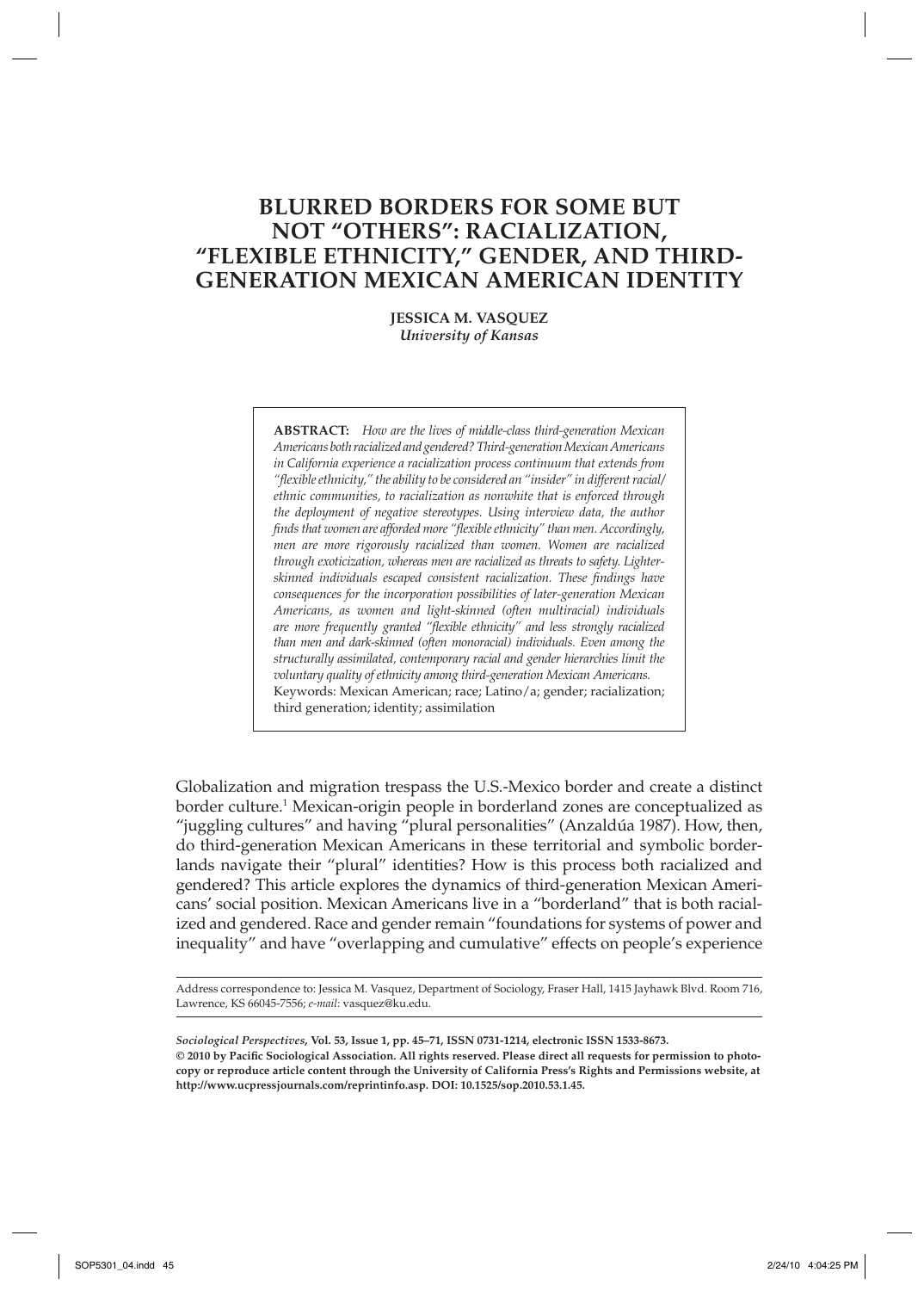(Anderson and Collins 2007:5). Third-generation Mexican American men and women confront specific racialized and gendered stereotypes. As third-world feminists have long argued, race is critically important in understanding the social construction of gender (hooks 1992; King 1988; Saldívar-Hull 2000; Zinn and Dill 1996:321). Perceived by others as exotic or docile women and/or villainous men, third-generation Mexican Americans are subject to "controlling images" against which they are challenged to define themselves. "Controlling images" demarcate the boundary of belonging and are "major instrument[s] of power" in that they create and maintain race, class, and gender oppression (Collins 1991:68).

Mexican Americans in the Southwest exist within a vast geo-political and sociocultural borderland. The physical space, part of Mexico prior to the Treaty of Guadalupe Hidalgo of 1848,<sup>2</sup> extends along a 2,000-mile land border where distinct cultures, economies, and "widely disparate standards of living" (Massey, Durand, and Malone 2002:24) converge. The Mexican-origin population in the United States—including immigrants and their descendents—has nearly doubled in size in every decade except for 1930–1960. In 1910, the Mexican-origin population was 385,000 as compared to the 2000 population of 20.6 million. Considerable differences exist between the generations of the Mexican-origin population. Generational status affects self-labeling practices, acculturation processes, and life outcomes (Buriel 1987; Portes and Rumbaut 2001; Rumbaut and Portes 2001; Smith 2003, 2006). Currently, nearly seven million people are third-plus-generation Mexican Americans (Macias 2006:6), yet the complexities of their borderland identities and experiences are rarely addressed. To date, the relationship between structural assimilation (education, occupations) and the absence of prejudice and discrimination has been inadequately studied, a hole that my research on middleclass third-generation Mexican Americans fills.

Using intensive interviews with third-generation Mexican Americans living in California, I argue that two poles of a *racialization process continuum* shape the identity experiences of third-generation Mexican Americans: "flexible ethnicity" and racialization. The term *racialization process continuum* acknowledges that "Latinos are simultaneously subjected to processes of whitening and racialization" (Davila 2008:12) as a nonwhite racial category. The *racialization process continuum* encapsulates the terms "flexible ethnicity" and racialization (which I use here to refer to enforcing a nonwhite racial status) in a larger context of racialization dynamics. Racialization, in the broad sense, includes the possibility of whitening, being identified and treated as non-Hispanic white. "Flexible ethnicity" is predicated upon being "whitened," that is, racialized as non-Hispanic white. As supporters of racialized assimilation assert, Latinos can be racialized as non-Hispanic white, Hispanic/Latino, or non-Hispanic black (Golash-Boza and Darity 2008:901).

"Flexible ethnicity" refers to the ability to deftly and effectively navigate different racial terrains and be considered an "insider" in more than one racial or ethnic group. "Flexible ethnicity" differs from "situational ethnicity" (Okamura 1981; Root 1996) by acknowledging that people may background or foreground certain identity features in different contexts but there is not a 100 percent correspondence between how people *want* to be perceived and how they *are* perceived. "Flexible ethnicity" is also different from "strategic ethnicity," or "the utilization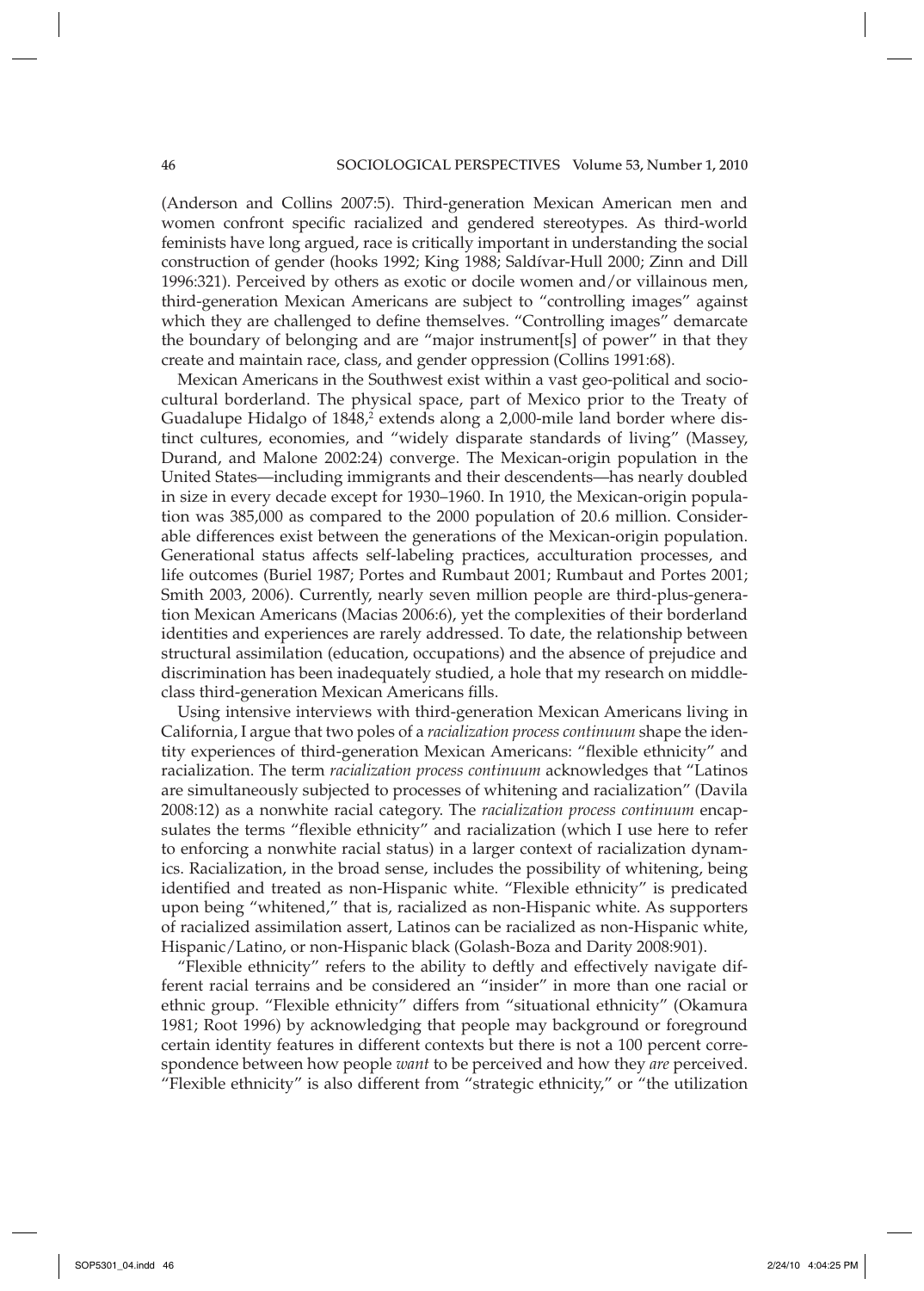[of ethnicity] towards a purposeful goal" (Stanczak 2006:186), such as organizational diversity or mobilization around pan-ethnic issues. "Flexible ethnicity" acknowledges that although actors may assert racial/ethnic identities, their intended audience may not accept these claims. Although "flexible ethnicity" may enable individuals to access resources and privileges, it cannot always be wielded to attain specific ends. "Racialization" refers to the process of imposing racial assignments on others and linking those racial ascriptions with differential expectations and value assessments. To borrow from Omi and Winant (1994:64), racialization, a fundamental categorization process, is "the extension of racial meaning to a previously racially unclassified relationship or group." Racialization of Mexican Americans as nonwhite or "off-white" (Gómez 2007) anticipates and enforces difference, creating and reproducing social distance and unequal power dynamics.

In this article I argue that although many third-generation Mexican Americans exhibit "flexible ethnicity," racialization hampers their efforts to define the terms of their own race/ethnicity. U.S. society racializes Mexican American men more stringently than Mexican American women; also, women are allowed greater degrees of "flexible ethnicity." The gendered stereotypes to which Mexican Americans are subjected have major implications for their structural assimilation: men, figured as violent gangsters, encounter a more rigid barrier to mainstream acceptance than women, who are typecast as exotic.

This article proceeds by introducing relevant literature in the next section, followed by a discussion of this study's research design and methodology. The results section is subdivided into analyses of racialization and "flexible ethnicity." I organize each of these two analytic categories by first presenting data on monoracial men and women, followed by a discussion of multiracial men and women.

### **Literature on Racial Identity and Gender**

Racial identity is both relational and situational. Similar to Anzaldúa's (1987) notion of "plural personalities," Clara Rodriguez (2000:xi–xii) asserts: "One has a 'plurality of selves,' each of which surfaces in a particular situation." Yet how Latinos<sup>3</sup> elect to racially or ethnically classify themselves is often at odds with how they are perceived and treated by others (Rodriguez 2000). Latinos agree that they have myriad racial/ethnic classification options and that "the terms of identification vary according to the context" (Zavella 1994:200). Generation in the United States, phenotype, class position, linguistic ability, size and accessibility of one's cultural or national-origin group, and relative size of other groups all influence one's racial identification choice (Rodriguez 2000). Racial identity as contextual or "situational" (Jiménez 2004; Okamura 1981; Root 1996; Zavella 1994) suggests that people can amplify or downplay aspects of their identity. I underscore that this volitional nature of racial identity has its enforced limits, such as phenotype and surname (Bettie 2003; Jiménez 2004). As Julie Bettie (2003:85) argues, "one's race performance [is] *expected* to correspond to a perceived racial 'essence,' marked by color and surname."

Borderland identities, or mixed race (mestiza/o) people who hail from Indian-Mexican-Anglo heritages, represent "racial, ideological, cultural, and biological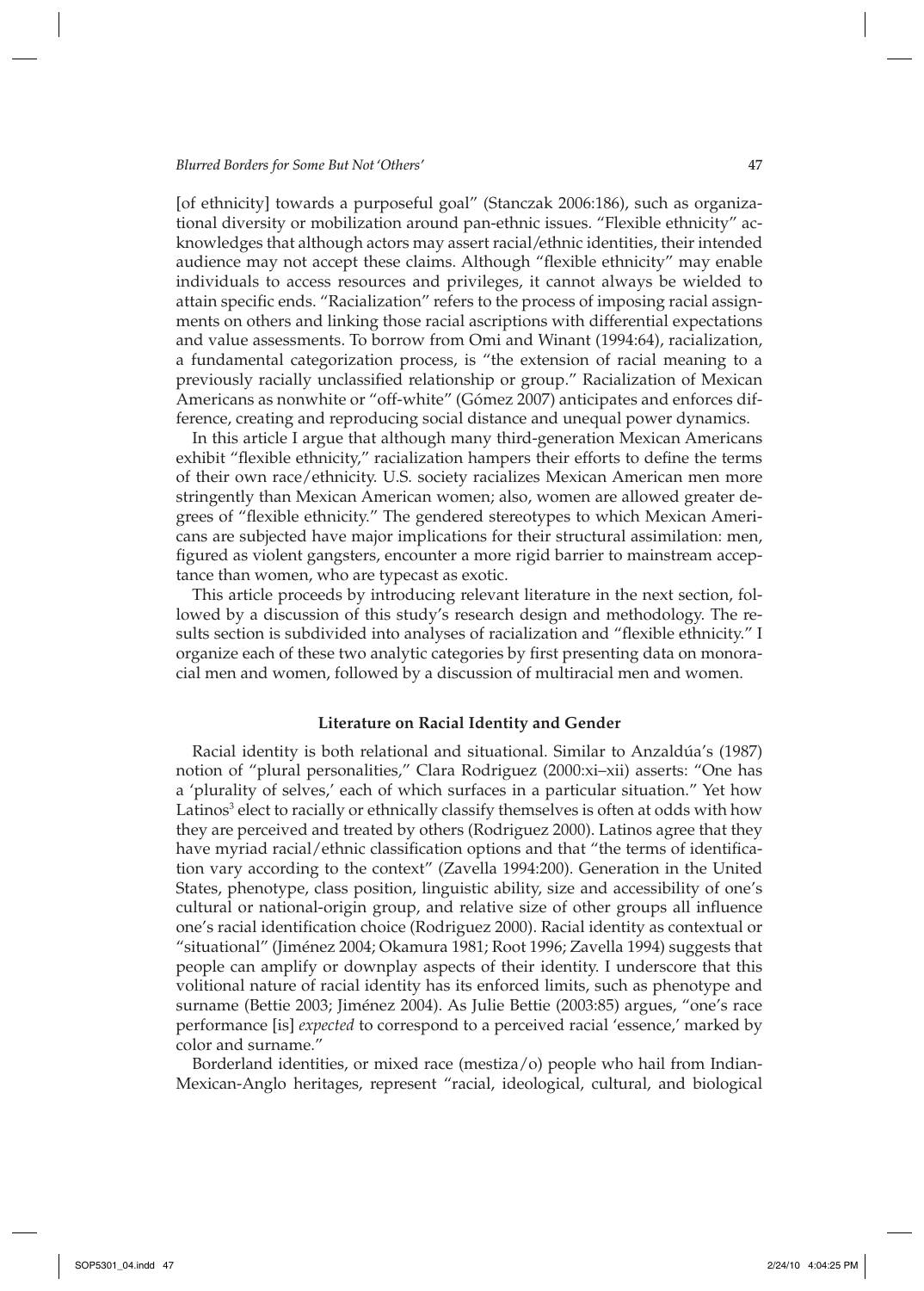cross-pollination" (Anzaldúa 1987:99).<sup>4</sup> While Mexicans are already hybrid identities—descendents of Spanish, indigenous, French, and Germanic influences offspring of non-Hispanic whites and Mexicans are more commonly considered to be "mixed race." Mexican Americans are "mestizaje," a racial and cultural intermixture (Macias 2006), who live a "distinctive . . . third way of life . . . rather than simply an amalgamation of Mexican and American cultures" (Keefe and Padilla 1987:7).

Racial group boundaries are subjective, and racial identities are fluid, meaning that people can both be perceived *and* self-identify differently under varying circumstances (Brown, Hitlin, and Elder 2006:624; Harris and Sim 2002; Nagel 1994). Despite this fluidity, the heterogenous Latino community is homogenized through externally driven labeling processes (Oboler 1995). Latinos in the United States predominately self-identify as "Hispanic" and/or "Latino" *in addition to* their national origin, but they do *not* self-identify as "American." Undergoing a process of "racialized assimilation," Latinos are not viewed by other U.S. citizens as "unhyphenated Americans" but as, specifically, "Latino and Latina Americans" (Flores-Gonzalez 1999; Golash-Boza 2006).<sup>5</sup> Despite increasing identification with Anglo-American culture, Mexican Americans do not lose their identity as a distinctive ethnic group as did many Euro-American immigrants by the second or third generation (Alba and Nee 2003; Buriel 1987:152). Sustained inter-ethnic boundaries are due in part to continuing immigrant flows from Mexico—or "immigrant replenishment"—which heightens the salience of race in the minds of immigrants and native-born alike (Jiménez 2008; Jiménez 2010). Thus, Herbert Gans' (1979) notion of "symbolic ethnicity"—the proposition that as acculturation takes place ethnic involvement will revolve around the use of ethnic symbols—does not necessarily apply to Latinos, which he acknowledged (Gans 1996:453, 457). Similarly, Mary Waters' (1990) finding that white ethnics experience an ethnicity that is voluntary or "optional" and essentially meaningless in the way it structures their lives, except for ways in which they choose to engage it, does not extend to Latinos. Indeed, scholarship on Mexican Americans argues that this particular ethnic identity is not voluntary but externally imposed (Ochoa 2004).

Race, class, and gender are manifested differently, depending on their configuration (Anderson and Collins 2007). Congruous with Collins' notion of "controlling images" are the norms of "hard" masculinity and "soft" femininity (Carter 2007). "Hardness," or males' "coats of armor" against economic and social oppression, is seen as aggressive and threatening. Alternatively, females' "softness" is seen as "compliant and nurturing" (Carter 2007:192). Latina women, as opposed to men, are perceived as less threatening and more capable of adopting mainstream cultural norms (Carter 2007:194). Further, "controlling images," or racialized and gendered cultural representations disseminated via various media, powerfully affect the beliefs of those who lack knowledge of the group represented (Ferguson 2000; Rivadeneyra 2006).

Like gender, phenotype significantly contributes to various life outcomes. Phenotype, in particular skin color, acts as a sorting mechanism: lighter skinned people are advantaged over darker skinned people in schooling, household income, and occupational prestige (Espino and Franz 2002; Murguia and Telles 1996; Telles and Murguia 1988). In work that examines skin color stratification among Mexican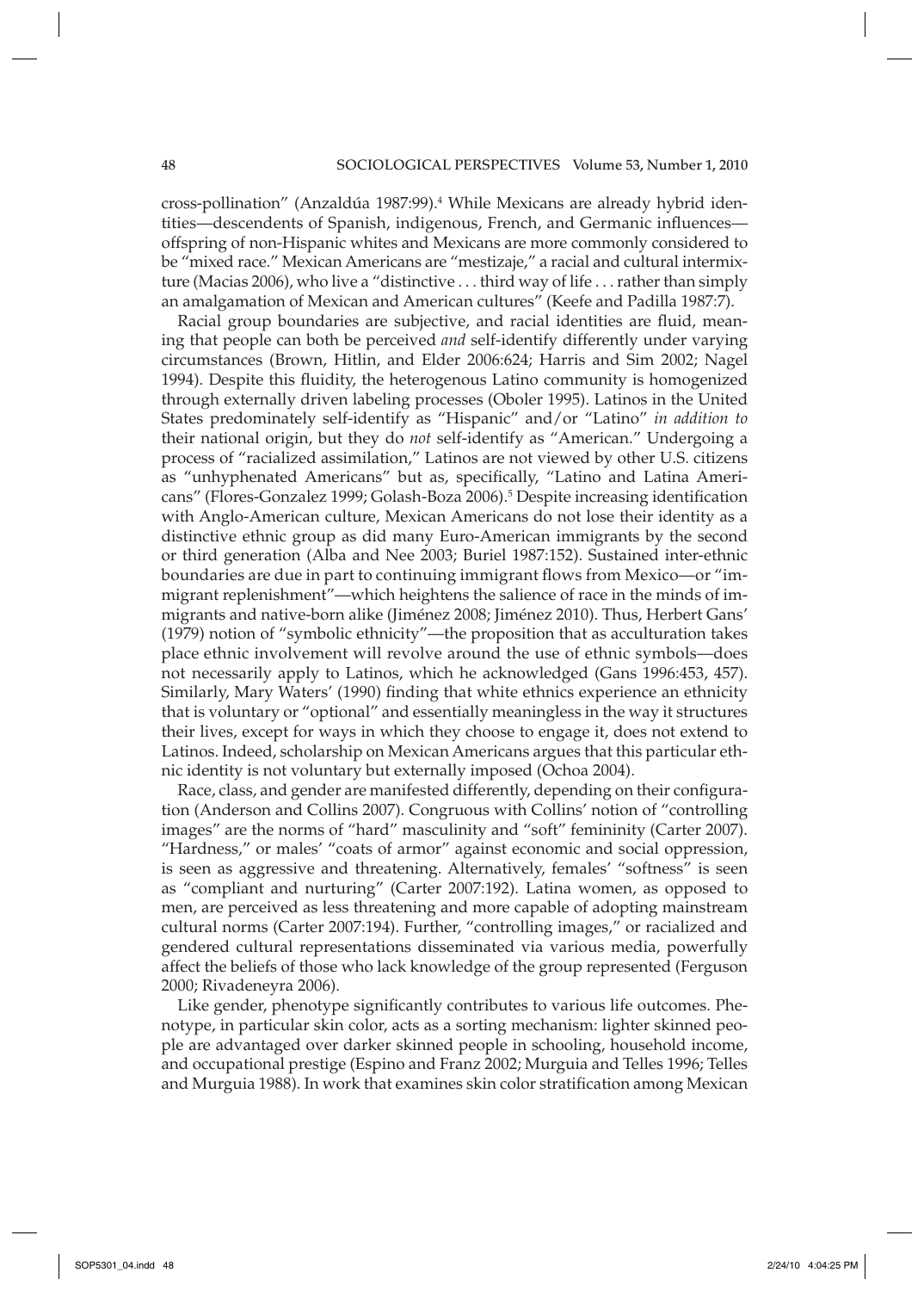American and African American women, Hunter (2002) argues that skin color stratifies these minority women, with light skin predicting higher education and income for both groups. If "skin color modifies outcomes and produces advantages for the light skinned" (Hunter 2002:190) along these outcome measures, the question remains regarding how gender and skin color mediate life experiences in the realms of ethnic identity and racialization. My research intervenes at this juncture, examining how race and gender intersect in the lives of third-generation Mexican American monoracial and multiracial men and women.

Regarding the focus on the third generation, the literature largely assumes that third-generation Mexican Americans are sufficiently assimilated so as to not merit direct scrutiny. However, my previous research suggested that later-generation Mexican American identity is fraught with questions of belonging (Vasquez 2005; Vasquez and Wetzel 2009). I argued that Latinos find ethnic validation in college courses that focus on Latino-authored literature (Vasquez 2005) and that Mexican Americans leverage ethnic traditions and moral discourses to forge an esteemed collective identity (Vasquez and Wetzel 2009). This article extends and elaborates that work by bringing a racial and gender lens to third-generation Mexican Americans in order to investigate the diversity of experiences and identities. It also systematically analyzes gender and multiracial/monoracial status (whether one is a descendent of one or two Latino parent(s)). This article advances understanding of how gender and race intersect in the lives of a U.S.-born minority group that is legally indistinguishable from the native-born non-Hispanic white citizenry. Thirdgeneration Mexican Americans have heterogeneous existences, with axes of gender, multiracial/monoracial status, and phenotype dividing how this generation experiences racialization, access to opportunities, and freedom of self-definition.

My work also advances previous scholarship by focusing on a later-generation Latino ethnic group population and demonstrating how race and gender interact to limit the "optional" or "symbolic" nature of ethnicity. Gender influences the ways in which Mexican American men and women are racialized. Men and women are subject to different "controlling images," which circumscribe their liberty concerning interpretations of their "presentation of self" (Goffman 1973). The case of Mexican Americans qualifies Gans' (1979) and Waters' (1990) work by demonstrating that racialization limits the voluntary nature of race/ethnicity for those who are perceived and treated as nonwhite.<sup>6</sup> With one in forty people identifying as multiracial and two-fifths of Latinos out-marrying (mostly with whites) (Lee and Bean 2004:228), the distinction between monoracial and multiracial Mexican American respondents is a valuable comparison.<sup>7</sup> This comparison reveals that monoracials who are dark-skinned are more racialized, whereas lighter-skinned multiracial are granted more latitude or "flexibility" in their racial/ethnic identity choices and enactments.

#### **METHODOLOGY**

This article is based on interviews with twenty-nine third-generation Mexican Americans.<sup>8</sup> For this study I conducted interviews in one large metropolitan area in Northern California and another large urban region in Southern California. I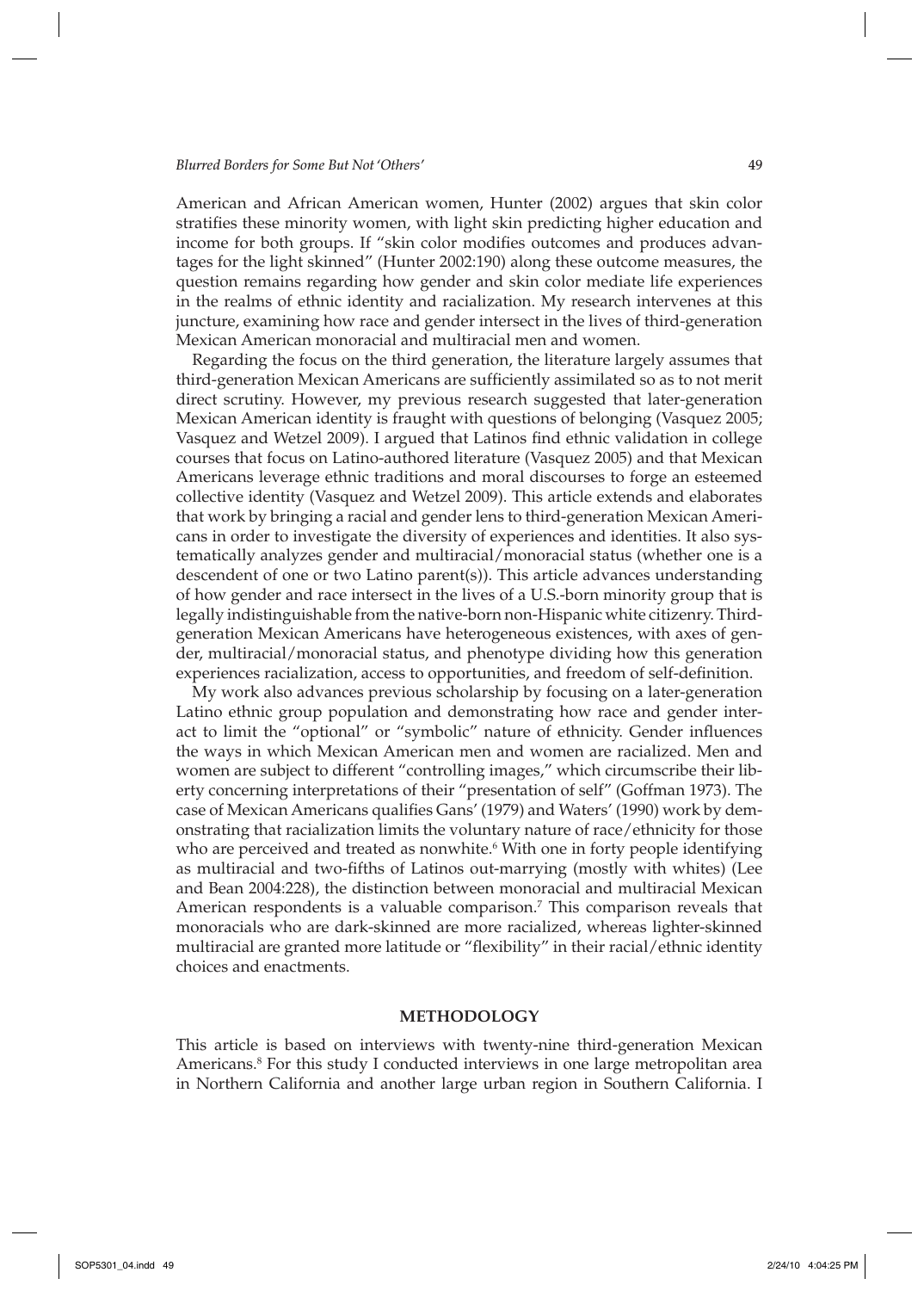located my research in California because it is the state with the largest Hispanic population and the highest numbers of in-migration from Mexico. According to U.S. Census Bureau estimates about the California population in 2007, 36.2 percent were of Hispanic origin, compared to the national average of 15.1 percent. With a total population of 36.5 million people, California's 13.2 million Hispanic residents (the majority of whom are Mexican-origin) is the largest absolute number of Hispanics of any state (U.S. Census Bureau. n.d.). I employed a theoretical sampling strategy, such that theoretical considerations for locating respondents guided the construction of my sampling frame and the selection of research participants. I continued with snowball sampling, asking respondents for referrals. I worked through Hispanic Chambers of Commerce, Catholic Churches, and high schools in order to make contact with families that fit my racial, ethnic, and generational profile.

Thirteen women and sixteen men comprised my interview sample. Seven individuals were multiracial and twenty-two were monoracial,<sup>9</sup> multiraciality in my sample meaning that a respondent has at least one non-Hispanic European-descent parent.<sup>10</sup> While the tendency in my sample was for multiracials to be phenotypically ambiguous and/or bear similarity to whiteness, I do not intend to conflate multiraciality with light skin and European-like physical features or monoraciality with dark skin and indigenous somatic characteristics. Where appropriate, I refer to skin tone, and thereby acknowledge the range of skin colors that both multiracials and monoracials can possess. I always use pseudonyms with reference to my interviewees to protect their anonymity. Pseudonyms are assigned to correspond with interviewees' Hispanic or non-Hispanic first and last names.

The age range of respondents is from seventeen to forty-five years old, with twenty-eight as the median age.<sup>11</sup> The vast majority of respondents were at least college-educated or, if high school students, were on an educational track to college. Among the non-full-time students, virtually all held white-collar jobs, such as an architect, teacher, college counselor, police officer, and sales associate. By measures of individual or household income, educational level, and occupation, all respondents were middle-class<sup>12</sup> and structurally integrated into U.S. society.

The interviews were semi-structured, conducted in English, and typically lasted for two hours. I first asked respondents to complete a brief biographical data form and then inquired about their family history and life experiences relating to their Mexican American background. I asked how respondents experienced their social identity in various settings, attending to three distinct levels of social life: (1) the institutional (family, school, religious organizations, government agencies, workplaces), (2) the social or interactional (face-to-face or other micro-level exchanges that occur in daily life), and (3) social-psychological (cognitive and emotional processes that constitute one's subjectivity or "psychic reality") (Chodorow 1999). I tape-recorded and transcribed all interviews. I wrote field notes after each interview, attempting to capture personal affect that gets lost in written transcripts. I recorded a physical description of each respondent. I used an inductive, grounded theory approach to analyzing the data (Glaser and Strauss 1967; Lofland and Lofland 1995; Strauss 1987). I utilized ATLAS.ti, a qualitative data analysis software program that allows researchers to code sections of interview material based on keywords and themes. Working with the data inductively, I analyzed the verbatim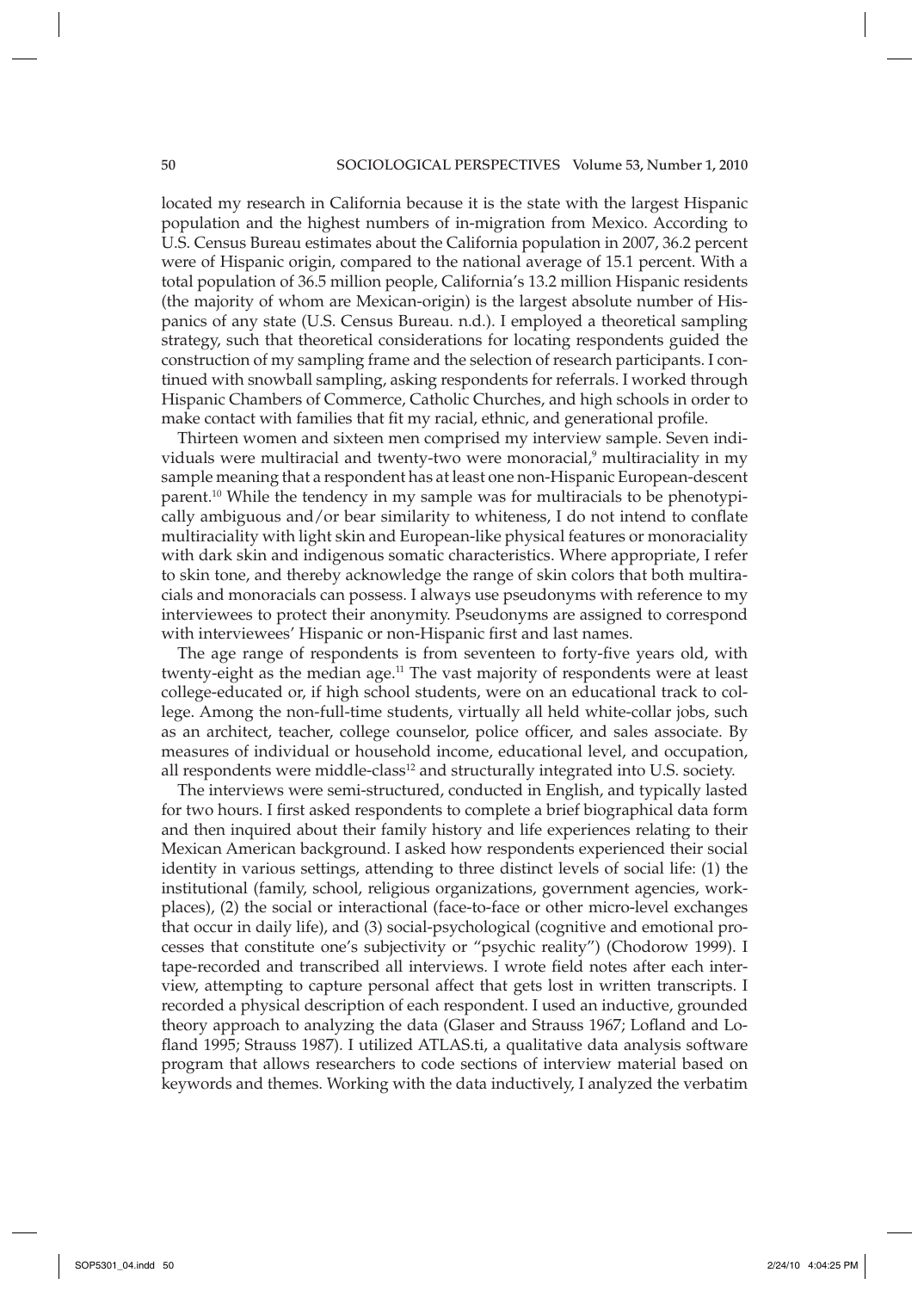transcripts and coded emergent themes represented in my respondents' accounts. Coding categories were not mutually exclusive; hence, any passage could be coded as more than one theme. To ensure measurement validity, I asked several differently worded questions targeting the same topic, and then assessed the agreement or disagreement among respondents' answers. I coded all of the interview material myself, eliminating the concern of inter-coder reliability.13 During the analysis and writing phases, I cross-checked thematic codes with respondents' gender and multior monoracial status, building my arguments from the coded interview data.

In the spirit of qualitative methodology, the aim of my research design was to access depth and nuance regarding respondents' perspectives on how their race and gender intersect in their everyday lives. Drawing on insights of feminist standpoint theory, which "rejects . . . the 'god-trick of seeing everything from nowhere' in favour of situated knowledge(s)" (Sudbury 1998:26), this work investigates the complexity of Mexican American men's and women's lives. While generalizability is a concern for qualitative studies with small sample sizes, within the sample there were systematic differences between men and women and monoracial and multiracial people that I explore in this article. Since this sample is not nationally representative, I do not attempt to generalize to the larger population, although the findings presented here should be a launching pad for future studies.

### **RESULTS: RACIALIZATION AND "FLEXIBLE ETHNICITY"**

Third-generation Mexican Americans experience a *racialization process continuum* that runs the gamut from racialization, an outsider-imposed racial identity, to "flexible ethnicity," an identity that effectively crosses and engages both Mexican and American social circles and communities. In both racialization and "flexible ethnicity," there can be a mismatch between asserted and ascribed identity, limited by enforcement of racial boundaries. In what follows, I present a section on racialization, succeeded by a section on "flexible ethnicity." Both data sections are organized identically: I present the experiences of men and women who are monoracial, and then I turn to an analysis of multiracial men and women.

#### **Racialization: Forced and Enforced Racial Identity**

"All ethnicities are not equal, all are not symbolic, costless, and voluntary" (Waters 1990:160). Indeed, the "symbolic ethnicity" or "ethnic option" that white ethnics enjoy—they may practice elements of their ethnicity with no detrimental effects—is not available to members of all groups. Racialization prohibits racial minorities, marked as nonwhite and thereby devalued, from having a symbolic or optional race/ethnicity. Racialization refers to the expectation that "differences in skin color, or other racially coded characteristics, explain social differences. . . . Temperament, sexuality, intelligence, athletic ability, aesthetic preferences, and so on are presumed to be fixed and discernable from the palpable mark of race" (Omi and Winant 1994:60). Racializing and gendering processes intersect such that Mexican American women are considered exotic and provisionally acceptable, whereas Mexican American men are perceived as low-status violent criminals.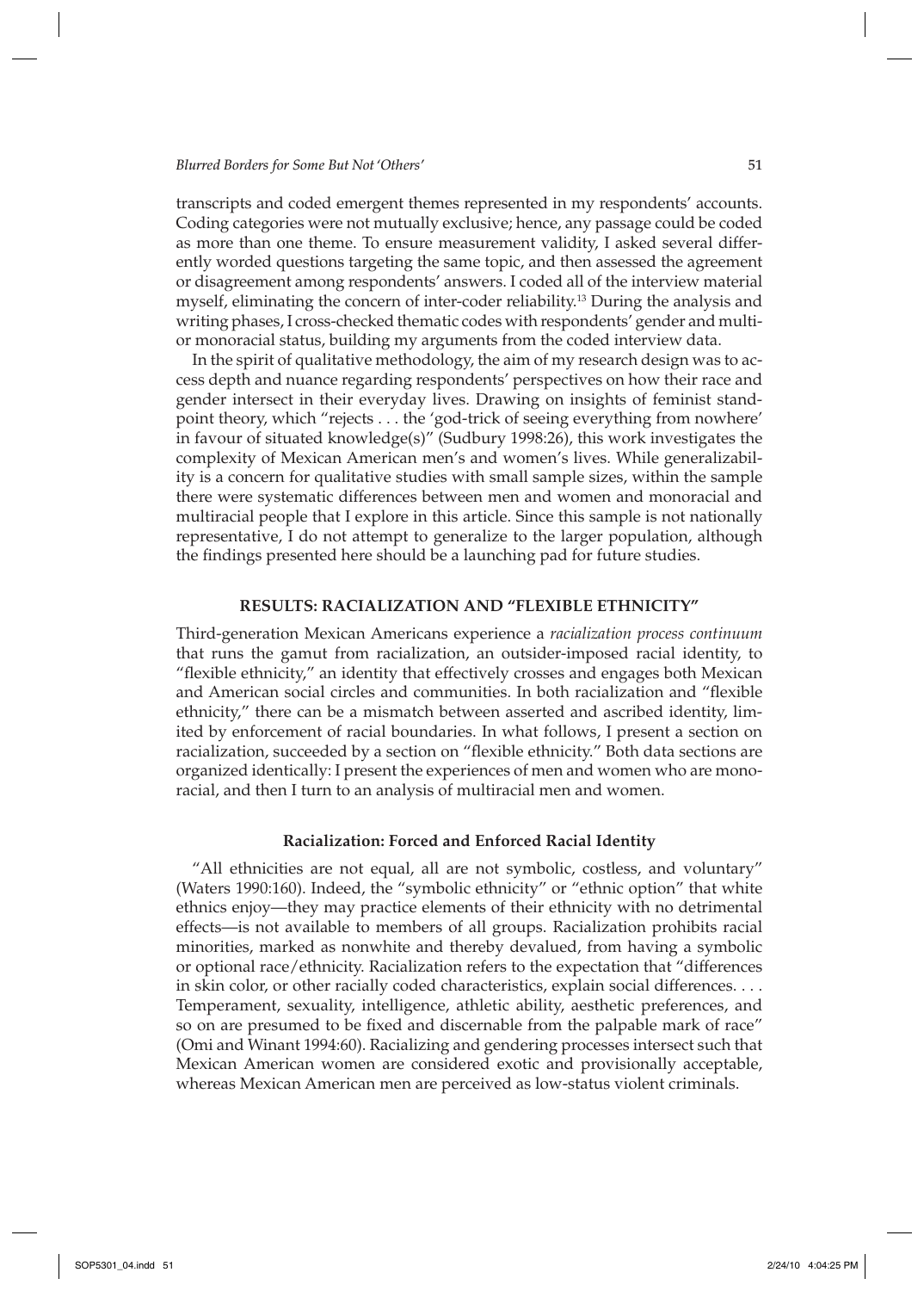Ongoing immigration from Mexico creates a particular social context for later- generation Mexican Americans in California to negotiate. At times, Mexican Americans sympathize and bond with Mexican immigrants, and at other times, they distinguish and separate themselves from the newcomers "…(Gutiérrez 1995; Ochoa 2004; Jiménez 2010). A motivation for maintaining social distance from the new arrivals is the threat that stereotypes against immigrants will adversely affect Mexican Americans born in the United States (Lieberson 1980; Macias 2006:8). Mexican immigration, coupled with the inability of mainstream society to notice differences between immigrants and natives, complicates the situation of Mexican Americans. In many respects, as Mexican immigrants are racialized, so too are Mexican Americans.

In a context of sustained Mexican immigration where "dark skin becomes a frequently invoked indicator of foreignness" (Jiménez 2008:1548–9), natives assume that people of Mexican descent are foreign *and* unauthorized. This often-erroneous assumption provokes nativist fears of the "browning" or "Latin Americanization" of the United States and engraves inter-ethnic boundaries, often drawn and guarded via discrimination. A gendered stereotype—or "controlling image"—that ensnared dark-skinned monoracial men most often was that of the potentially violent Latino male.

Rick Torres: I think when people look at me they see my scars and the moustache . . . a lot of times people get the impression that I'm a gangster or a *cholo*. That really bothers me because that is just totally what I'm not about.

Moises Ramos: This lady saw me [in a bar with friends] and she said out loud, "oh, he's mean looking." I was thrown by it. For some reason I just smiled and she was like, "oh my god, he has a dimple." We started talking and she asked what I did and I told her [a high school career counselor]. "Oh my God, I never would have guessed." I was like, "obviously you shouldn't judge a book by its cover." She had this image of us—Mexicans—[as] bald and mean and involved in gangs.

These men's identities were misconstrued due to judgments based on their physical appearance. Asserting a self-identity contrary to preconceived notions requires emotional labor and mental energy. Navigating this racialized and gendered borderland that is replete with stereotype landmines remains part of everyday life of U.S.-born Mexican Americans.

Racialization can occur even if one's race is incorrectly perceived. "Multiple passing," where an individual "can easily pass and blend in and out of their cultures and ethnicities, as well as others not associated with their background" (Guevarra 2003:84), can lead to "cross discrimination" (Feagin 1991:111), when a minority may suffer from discrimination aimed at a *different* minority group. This happened to Tom Acevedo, a slim monoracial teenager who has dark skin, black hair, and dark brown eyes, and is sometimes mistaken for an Arab. The worst instance occurred several months after the September 11, 2001 terrorist attacks when Tom was thirteen years old and was stopped by a police officer as he was walking home from school:

Tom: I got stopped because I was carrying a suitcase with my trumpet in it. I kinda looked like I was Arab—the cop said so. He pulled me over . . . and questioned me.  $\dots$  And this is after September  $11<sup>th</sup>$ , too, so they got a little more suspicious about that.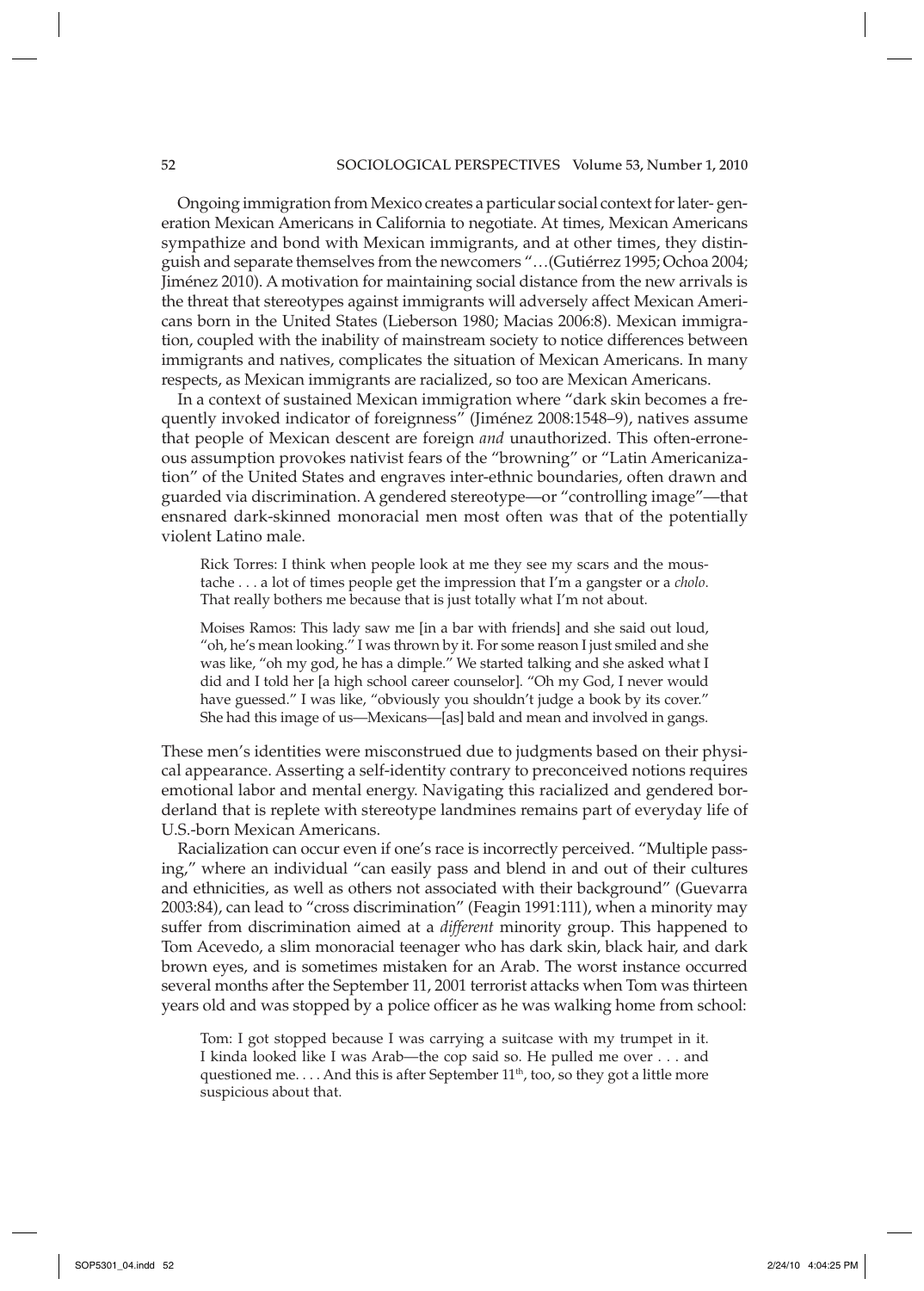JMV: What did you think was going on there?

Tom: I believe he thought I had a bomb in my hands. [Laughs] But I told him "nah." I opened up the suitcase . . . and I showed him the trumpet. . . . He's like, "OK, I see." I told him, "I'm not a terrorist or anything, sir, so don't take me for that."

JMV: How did you respond to that internally?

Tom: That kind of freaked me out, because you know, most of my friends they do kind of look Arab but they are actually Mexican. It just freaked me out. He might think I actually have a gun and he might not trust [me]. He might take me to jail. . . . *I didn't want to get arrested for being Mexican*. [Laughs] [my emphasis]

Tom believed that police mistook him for an Arab during a time of heightened efforts post-September 11 to rein in terrorist activity. As a Mexican American who felt he was mistakenly identified as an Arab, Tom was subject to the racialized and gendered "controlling image" of dark-skinned, dark-haired young males as being threats to the country, either as immigrants, terrorists, gang-bangers, or undesirables.

In contrast to Mexican American monoracial men, Mexican American monoracial women were included by mainstream institutions until their Mexican heritage was discovered. At this point, they were excluded, experiencing withdrawal of access to resources, support, or jobs. Phenotype, surname, and "cultural toolkit" (Swidler 1986) (such as language, dress, and cultural knowledge) are markers of difference that people use to target others for discrimination.<sup>14</sup> It is easy to see the process of racialization at work in situations when a Mexican American initially "passes" as non-Hispanic white and is later "outed" as Mexican American. The change in how people are defined racially often leads to a corresponding change in treatment loss of jobs, withholding of support or friendships, or withdrawing of resources.

The blonde, light-skinned sister of a woman I gave the pseudonym "Veronica Guzman" was mentored by the high school Vice Principal until she was "discovered" to be Mexican American. Veronica and her similarly brown-haired, darkskinned brother had markedly different relationships with their high school Vice Principal than did their more Anglo-looking sister:

My sister, she's light skinned, she looks American, but she's a Mexican American. The Vice Principal thought she was white. They [the administration] didn't know that my brother and sister and I were related [despite sharing the same surname]. They would send information for her in English and for my brother they would send it in Spanish. She's blonde and according to them she's a *guera* [white woman] and he's *mexicano*, Mexican. The vice principal treated her differently [better] because she was a blonde, she was a *guera.* When they found out she was Hispanic, she was a Mexican, it wasn't the same anymore.

Veronica concluded that the high school Vice Principal withdrew his protective support of "*la guera*" sibling when her Mexican background was revealed. Enacting "gendered racism" (Sudbury 1998) by ceasing his outreach and mentorship, the Vice Principal imposed an expectation of Mexican female school failure and simultaneously increased the odds of the expectation becoming realized.

Caitlyn Benavidas similarly experienced racialization when she was "found out" to be Mexican American. While Caitlyn often "passes" as non-Hispanic white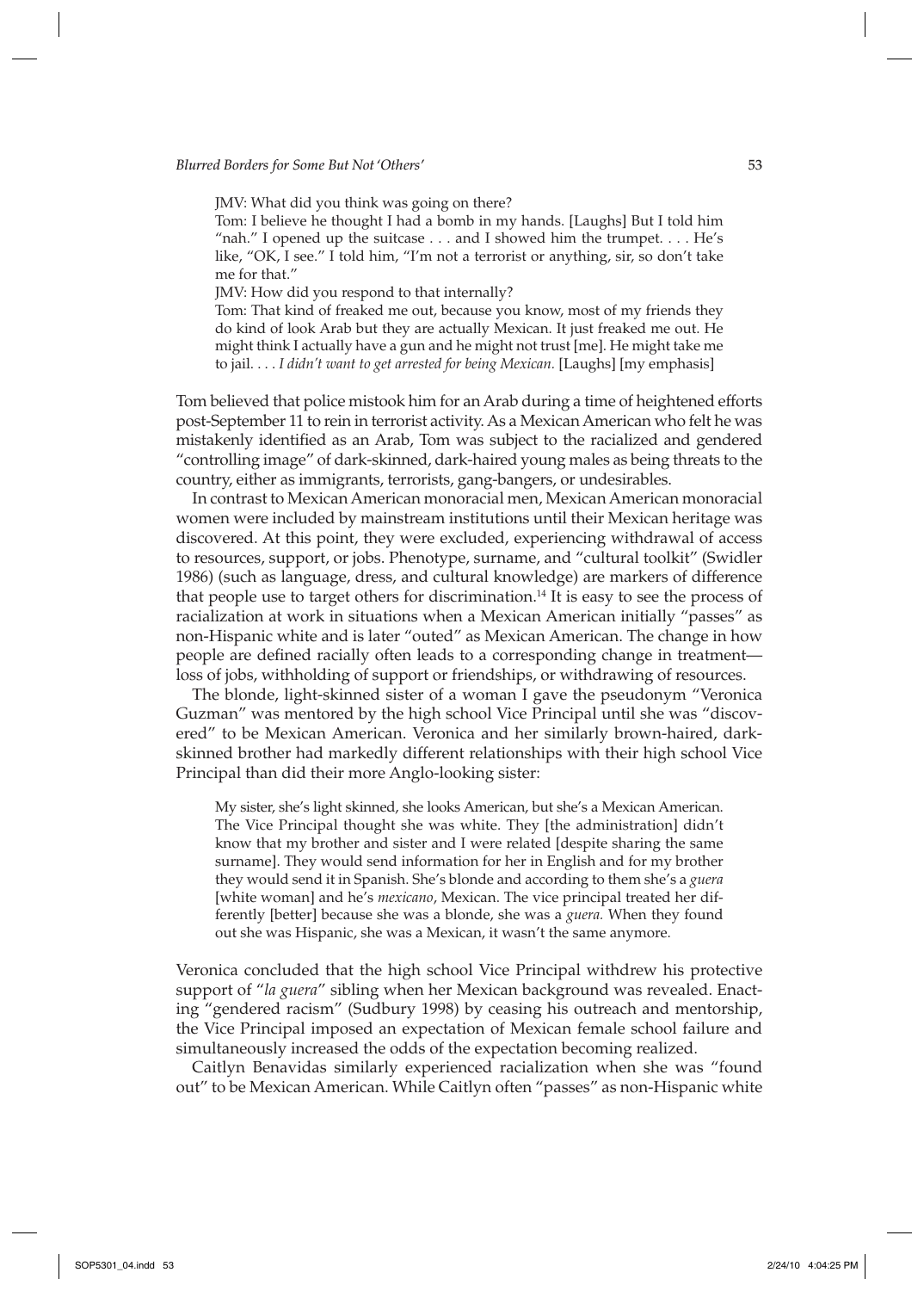or Persian, she becomes vulnerable to racialization at the moment when others realize they have misread her racial identity:

I've had some . . . really uncomfortable situations with people thinking that I was not Mexican. . . . I was hired as a waitress by a Middle Eastern family and they hired me thinking I was Greek or Persian. I started speaking Spanish to the busboys once and they were like, "Why the hell are you speaking Spanish? You can't be Mexican." And basically went off on me about how they probably wouldn't have hired me if they had known I was [Mexican].

The process of racialization occurs here as Caitlyn's Middle Eastern boss made assumptions about her character, competence, and desirability in the workplace based on his incorrect reading of her race/ethnicity. Upon being corrected, Caitlyn is verbally castigated and informed she would have been excluded from employment if her race/ethnicity had been correctly identified.

In contrast to their monoracial peers who routinely experience overt racialization, multiracial Mexican American men are racialized to the extent they are perceived as non-European-descent white. Despite the ability of some to "pass" as non-Hispanic white, the "controlling images" for multiracial men are the same as for their monoracial counterparts: villains and gangsters. These "controlling images" are unevenly applied to the multiracial Mexican American male population; physical appearance and surname are primary markers of a subordinate racial status. Two of the four multiracial Mexican American men interviewed claim that they have never suffered discrimination, both men crediting not looking stereotypically "Mexican" as being a shield (one man also has a non-Hispanic-sounding surname).

Pierre-Mecatl Ramirez, a master's-degree-holding twenty-nine-year-old Mexican American and French multiracial man with a two-adult household income of approximately \$100,000, serves as a prime example of how "'authentic' black and . . . brown identity is imagined as lower-class, urban, often violent . . . and male" (Bettie 2003:48). Pierre-Mecatl, whose pseudonym mirrors his French and indigenous heritage, explains how he feels he was profiled according to a racialized and gendered "controlling image" of a threatening, potentially violent criminal by a police officer when he was a teenager:

I went to a little park downtown. . . . This cop comes up to me, just out of the blue, harassing me, asking me these questions about this piece of graffiti next to me that I hadn't even seen. . . . When I was a teenager, I affiliated with the Gothic subculture, so I was dressed in a velvet blazer and a bowler and this guy's talking to me about this graffiti. "Well this is Mexican graffiti." . . . I caught that he was basically saying, "This is Mexican gang graffiti and your last name is Ramirez." Because [he] had my ID. He gave me back my license and told me to get the fuck out of there.

Despite performing a Gothic identity, Pierre-Mecatl was perceived as Mexicanorigin, which made him vulnerable to racialization processes and "controlling images" cast upon Mexican-origin men. Regardless of his multiracial status or any illegal wrongdoing, the white police officer stripped Pierre-Mecatl of his liberty to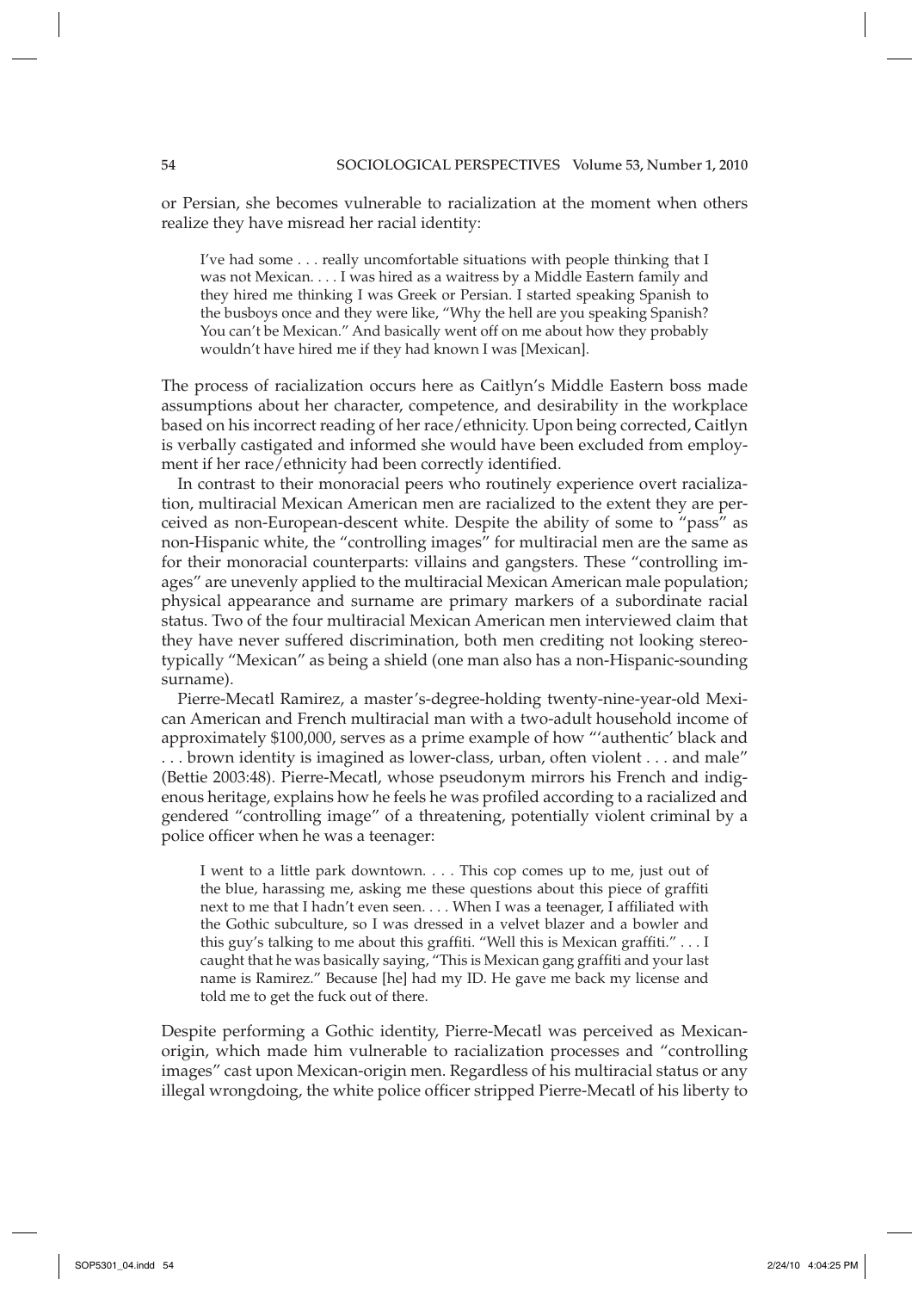enjoy a city park—he was ordered to leave—and imposed a racialized and gendered status that does not correspond to how he elects to perform his mixed race identity. This illustrates that later-generation Mexican Americans—particularly men with dark physical characteristics and Hispanic surnames—experience a racial/ethnic identity that is not "optional" or "symbolic" but instead imposed and imbued with deleterious meanings.

Like multiracial men, multiracial women undergo racialization when they are perceived as non-European descent white. Racialization can involve the assumption that Mexican Americans possess superior and specific cultural and Spanish language knowledge. This pervasive assumption of ethnic cultural and language knowledge obscures the diversity within the Mexican-origin community and reifies a particular version of Mexican ethnicity as authentic. Jillian Rosenberg, whose fictional name reflects her Jewish heritage, experiences a "magnified moment" of racialization when she reveals her Mexican heritage to her college counselor. Jillian's mother is Mexican American and her father is Jewish; she has light skin and brown hair and is presumed to be non-Hispanic white. In a situation with significant long-term ramifications, a college career counselor told Jillian that the program she was interested in was for minorities only. When she told him that indeed she is Mexican American, he retorted that she would have to "prove" that she is a "real Mexican" on the application. Jillian recounts the conversation:

In college . . . I went to speak with a pre-med advisor about my plans and mapping out my courses. He's known for being a really big jerk. . . . I asked the counselor about a minority program I heard about. "Oh, that's just for minorities."

I said, "Oh, actually I am Mexican."

"Oh, well, if you want to take advantage of that, on applications—I don't want to sound un-P.C. [politically correct] here or anything—you are really going to have to prove that you are a real Mexican."

I was like, "Excuse me?"

"Well, I mean, are you part of any cultural organizations here?"

"No, don't really agree with a lot of their purposes so I chose not to join them."

"Well, have you gone to cultural events or organized Latino heritage month?" "No, like I said, I don't really agree with their purposes."

"Well, do you speak Spanish fluently?"

"Actually, it was my first language, but I lost it."

"Well, are you taking any Spanish classes at least?"

"No, it doesn't fit into my schedule."

"Well, you are really going to have do something here to prove that you are a real Mexican."

The college counselor's effort to racialize Jillian is notable: he challenges her authenticity (expressing skepticism about whether she is "really" Mexican), commands her to fit a preconceived and static notion of Mexican American identity, and tries to limit her access to programs for minority students. According to Jillian's account, the counselor uses cultural knowledge, linguistic competency, and political inclination as his barometer of her authenticity.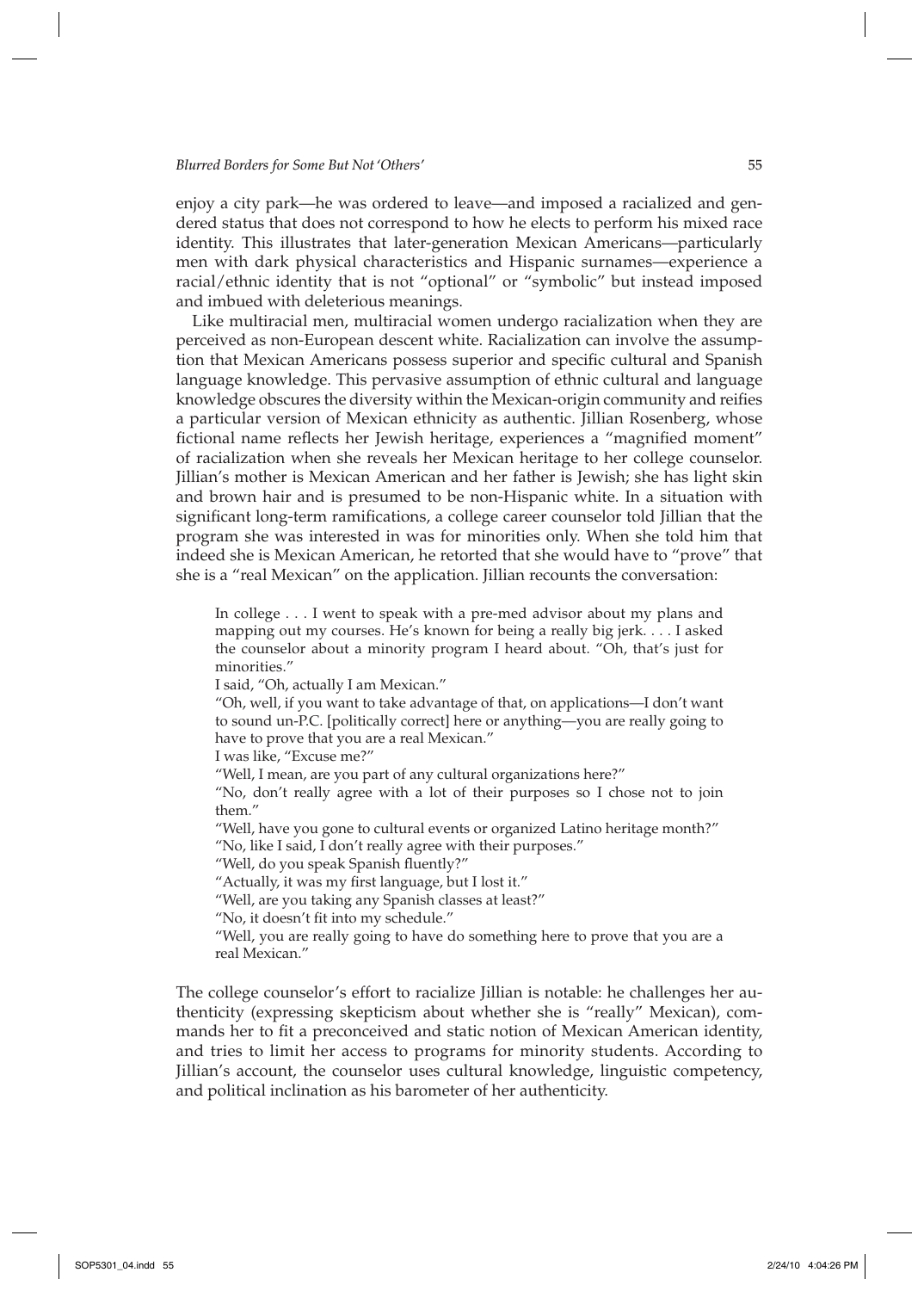Racialization in schools can involve withholding administrator support and information, as seen above, or can entail embarrassing students in the classroom by wrongfully assuming they possess superior knowledge of Spanish. In her Spanish class, Amalia Ruiz, of Mexican and Italian descent, felt she was presumed to be conversant in the language:

I'm not [fluent in Spanish]. In high school . . . I got really pissed off because a teacher asked me a question in . . . second-year Spanish. I just barely passed first-year Spanish. And I didn't know the answer. And in front of the whole class he said, "You know, just because you speak Spanish at home doesn't mean that you don't have to study for this class." What?! I felt so angry and humiliated. First of all, I didn't know Spanish so I don't speak it at home! He assumed that I did. And he scolded me in front of the whole class. . . . He thought I was just . . . a lazy Mexican, basically.

The "controlling image" operative here is that of the "lazy Mexican" who is not inclined toward education. Frustrating for Amalia and other striving students, teachers racialize students as they expect both negative stereotypes and linguistic abilities to inhere in racial group members.

A "controlling image" with which Mexican American multiracial women in my sample were confronted is the gendered stereotype of being exotic, erotic, and sexual. Even if not explicit, "there is a sexual message imbedded in ethnic stereotypes and categories" (Nagel 2003:255). Renata Contreras, a mixed race half non-Hispanic white and half Mexican American woman, feels stereotyped by both Caucasian and Mexican-origin men. She described white men's gendered stereotype of Latinas as sexually attractive or promiscuous:

[From] the Caucasian perspective, being half-Latina is pretty sexy. [She] is more fiery and willing to do things. The perception of "Oh, spicy Latina!" . . . I wonder if that has to do with the stereotype of the servile woman who is willing to do anything. I think that's what the Caucasian guys think about Latin women. . . . Maybe they've seen lots of Latin women with lots of babies so they think they are promiscuous. . . . Or what they see in movies about the way Latinas are played as the seductress. . . .

She contrasts this with the reception she often receives from Mexican men: "From Mexican guys' perspective, I think they just see me as, 'Oh, you look like a *gringa*  [white girl].' That's attractive too because you are different from our women, like *gringa* is somehow better . . . like it's classier or something." Renata refers to how the lure of marrying into an equal or more prestigious social group has influenced Mexican men's reactions to her. Renata's gendered borderland is impacted by stereotypes from the two racial/ethnic groups to which she belongs. On the one hand, white men see Renata as appealing because she is "spicy" and "willing," and on the other hand, Mexican men see her as a desirable marital partner due to her "classier" non-Hispanic white heritage.

Like Renata, Jillian Rosenberg, introduced earlier, is multiracial. Despite often "passing" as non-Hispanic white, since racialization and "flexible ethnicity" are not mutually exclusive categories, she is subjected to racialized and gendered stereotypes. Growing up in a Southern California town in her youth, Jillian was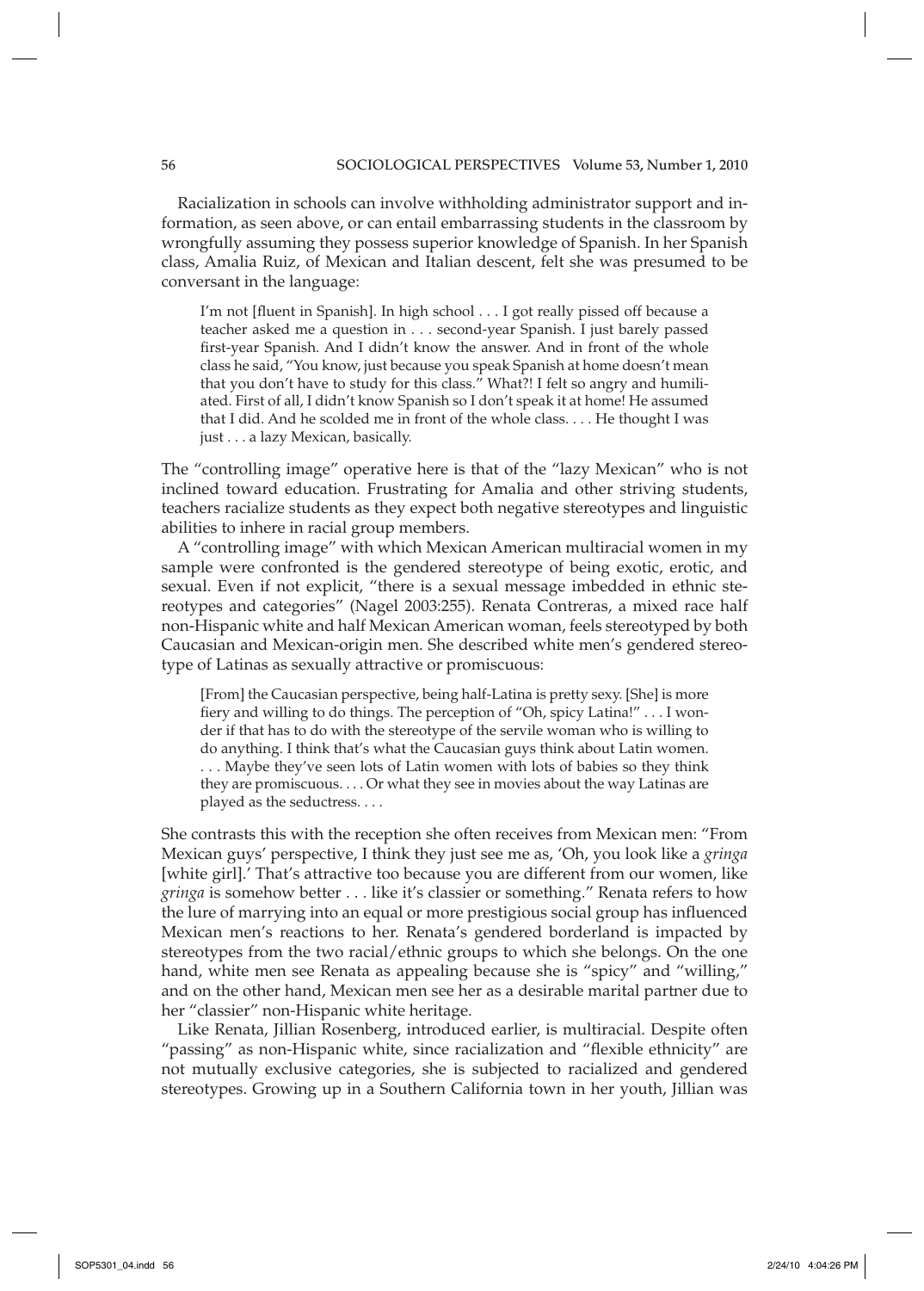ashamed of her Mexican heritage because she felt it carried negative, lower class connotations. It was "dirty" and something from which to actively estrange herself: "I had really awful stereotypes of what Mexican people were like too, like all Mexican people are gardeners and maids. . . . It was always . . . the half of me that I had to hide. . . . I was soiled in some way because I had Mexican blood in me." In contrast, her peers at Yale University, who were enthusiastically looking for some "uniqueness" to mark them as "not just white," exoticized her. In her new social context, Jillian experienced an "identity crisis" about the different attributions of meaning to her Mexican origins:

Now, going to Yale, it's a total reversal. I'm having a completely new identity crisis. Because suddenly it's cool to be Mexican, it's exotic, and "I'm of a different race, I'm not just a white kid" [her voice gets breathless and sexualized]. It's a really diverse campus and people definitely put a lot of emphasis on diversity. It's just so funny. Now all the white kids are like, "Oh my god, I wish I were half of something like you are, at least, to make me exotic." I'm like, I never thought of being Mexican as exotic. I always thought it was gross and dirty and lame and not exotic. "Oh, your eyes are so Mexican, they are so exotic and pretty." . . . All of growing up I was trying hard to be white and I was too Mexican...

Reiterating a stereotype of Mexican female promiscuity whose origins date to the colonization of the American southwest by Europeans (Gómez 2007), here we see how "race, class, and gender (including sexuality) are experienced simultaneously" (Zavella 1994:199). When Jillian moved to Yale she was racially exoticized, leading to her crisis about the different meanings that Mexican ethnicity can possess. While ostensibly a compliment, this sexualization became another way to "other" her, a way to create social divisions and build dichotomous boundaries of you-me, self-other, normal-abnormal, normal-other.

"Complimentary othering" is a form of racialization or racial alienation that transcends male/female and monoracial/multiracial divides. "Complimentary othering" occurs when people consider select Mexican Americans as exceptions to the racist assumptions of underachievement, intelligence, success, and beauty. This backhanded compliment does not consider the *variance* within any group of people. The implicit suggestion of "complimentary othering" is that the person being complimented does not serve as a positive example of the group but rather needs to be distinguished from the group in order to explain his or her "exceptionalism." "Othering" occurs here despite the individual-level compliment in that the complimented individual is ultimately demeaned on the group level.

Jillian provides an example of how "complimentary othering" works: "I do think that people, when they find out that I'm Mexican, [think] that I'm an exception to the rule. . . . I definitely feel like I get written off as, 'Oh well, she's not like most Mexicans.' . . . I get written off as an exception." College-bound Lance Morelos had a similar experience in high school: "I even had one teacher say to me, 'I don't really consider you a Mexican. You don't seem like them.' Because the Mexicans they knew . . . wear hair back in nets, the little pants, the white tee-shirts, the *cholos*. They didn't see me as Mexican because I didn't look like a *cholo*." Essentialism precludes people from thinking beyond categories (gender, race/ethnicity, skin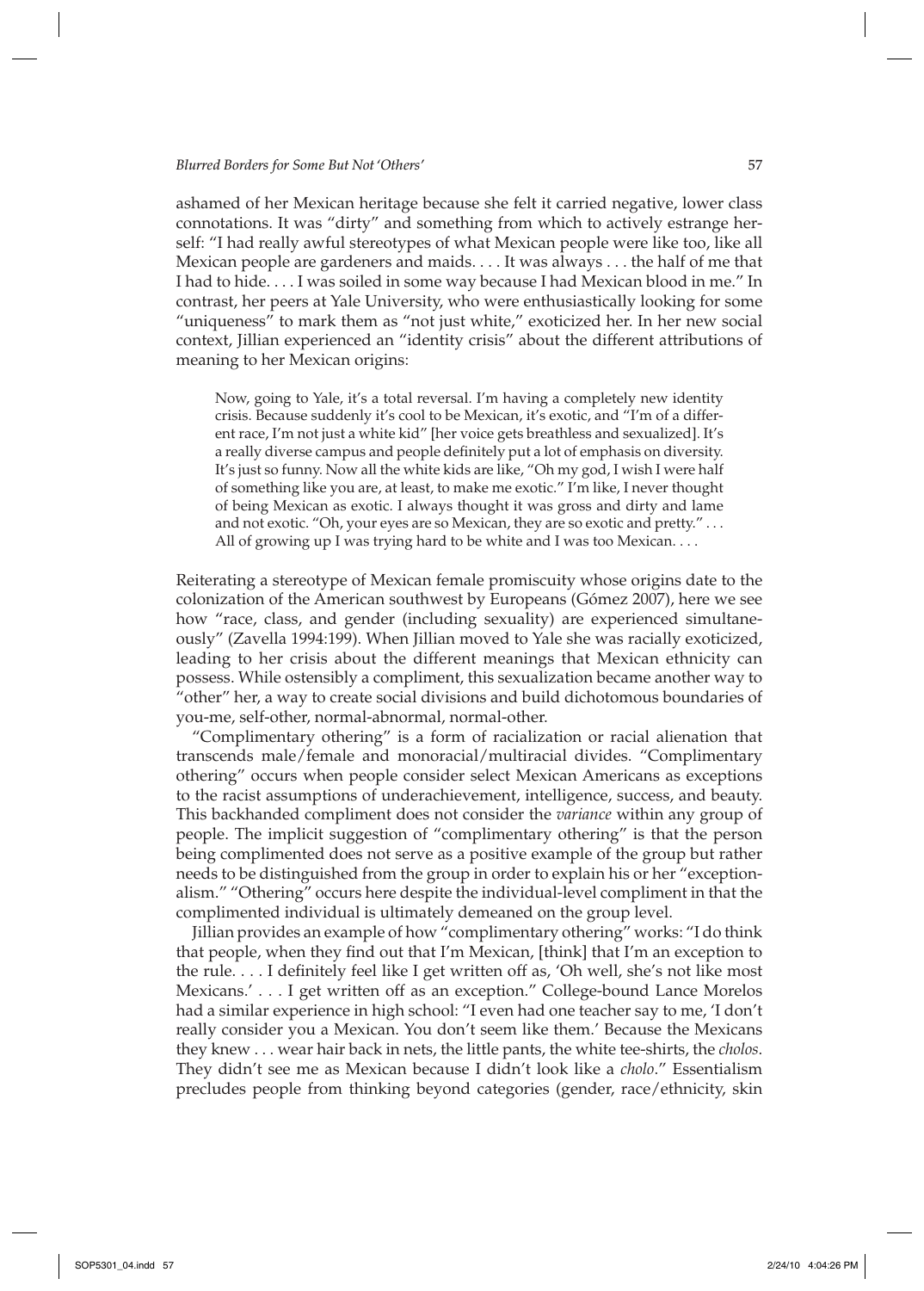color) that are wrongfully assumed to be monolithic. "Complimentary othering" exempts the person of interest from this essentialism, but only at the expense of devaluing the person's group.

"Complimentary othering" is based on "ethnic lumping" (Ochoa 2004), wherein people fail to differentiate between newcomer Mexican immigrants and Mexican Americans who were born and raised in the United States. In "ethnic lumping," "Mexican-origin" equates to "Mexican immigrant." This conflation obscures the acculturation, upward mobility, and structural integration of later-generation Mexican Americans. "Complimentary othering" maintains the status quo of racial hierarchies and allows the majority group an alternative to rethinking and then revising its negative, blanket assumptions about a minority group. "Complimentary othering" avoids confronting ruptured stereotypes and making revisions that could destabilize the extant racial hierarchy and gender order.

Third-generation Mexican American men are racialized as low-status violent law-breakers, and Mexican American women are racialized as exotic. Men reported more instances of racialization than did women: ten of sixteen male respondents (eight of whom were monoracial) reported racialization, whereas seven of thirteen women cited racialization (six of whom where monoracial). While racialization is prevalent in the lives of Mexican American men and women, men issued more complaints. The types of racialization undergone are notable and gendered: four of five respondents who mentioned unprovoked encounters with law enforcement officers were men. Monoracial men and women are consigned to "controlling images" more readily and consistently than their multiracial counterparts. Mixed race Mexican Americans are not exempt from these racialization processes, however, for the aforementioned negative stereotypes ensnare them to the extent they are identified as Mexican-origin.

# **"Flexible Ethnicity": The Privilege and Predicament of Being "White-xican" and Living in Two Worlds**

Many third-generation Mexican Americans live "between" Mexican and American social worlds. Racial liminality is due in part to the physical appearance of Mexican Americans, particularly those of "mixed race" who are offspring of non-Hispanic white and Mexican American partnerships. Multiracial (and to varying degrees, monoracial) Mexican Americans tend to have pale skin and less stereotypically indigenous features that allows them to be perceived and treated as non-Hispanic white at times. For some, the ambiguity of racial liminality leads to crises, while for others it leads to opportunities. These processes are dynamic, based on social context, and are reshaped over the lifespan. As Harris and Sim (2002:615) found, "racial classifications can differ not only among nations and historical periods, but also in the day-to-day lives of individuals. . . . [E]ach individual can be seen as having multiple context-specific racial identities."

Many third-generation Mexican Americans display what I call a "flexible ethnicity"—the ability to navigate two different social worlds, that is, mainstream U.S. culture and a Mexican-oriented community. Their U.S. citizenship and their possession of "cultural toolkits" (Swidler 1986) and skill sets marks the third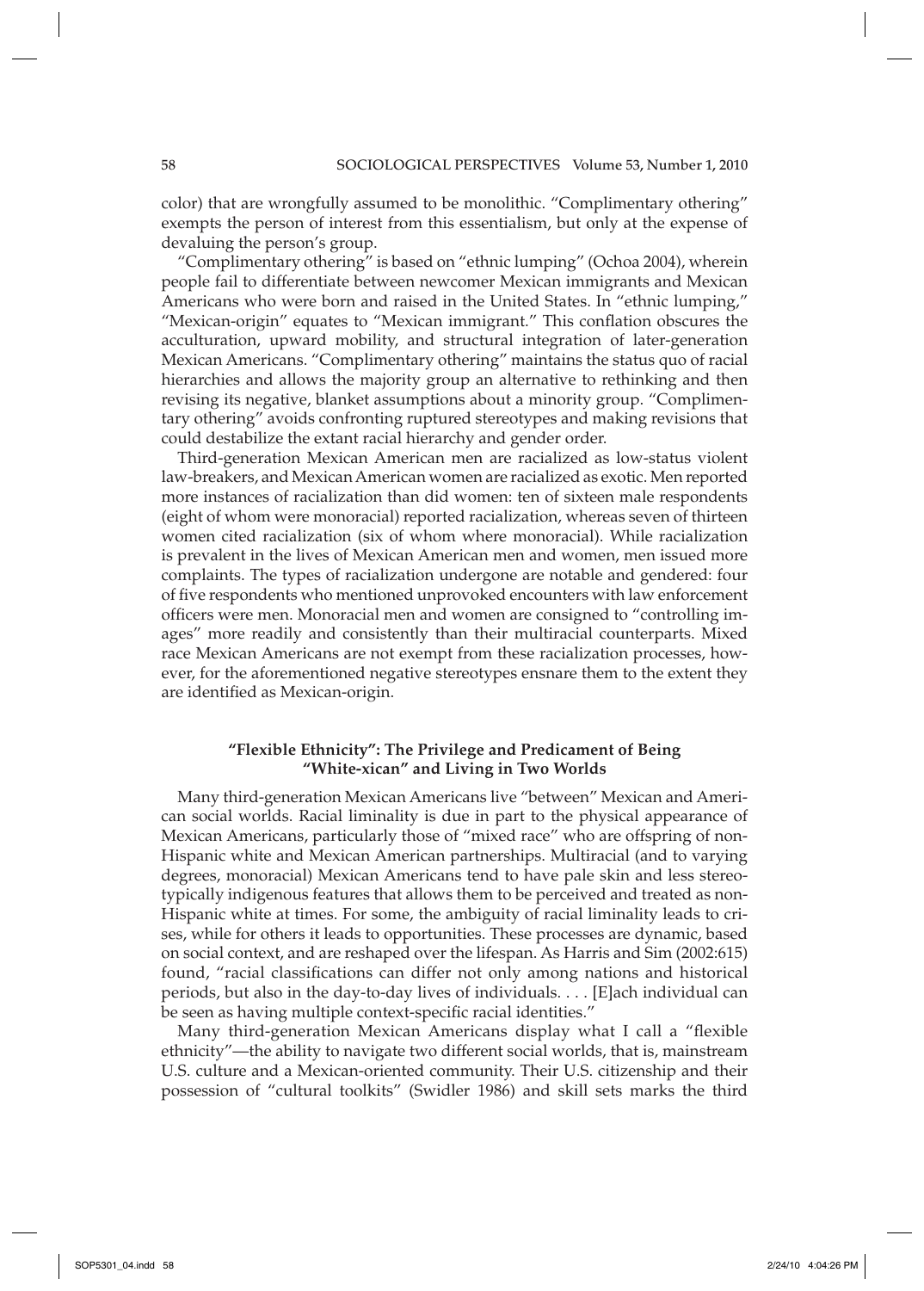generation as American, allowing many to play out flexibly their racial background, magnifying or minimizing aspects of their heritage. The volitional aspect of "flexible ethnicity," however, is limited by how others perceive, treat, and racially mark third-generation individuals. Mexican Americans have a variety of experiences along the *racialization process continuum*, with racialization as nonwhite and "flexible ethnicity," which involves whitening, at the poles.

"Flexible ethnicity" was a modal experience for both men and women. Twentythree of all twenty-nine respondents (79 percent) reported experiencing elasticity of their racial/ethnic heritage. Women reported "flexible ethnicity" at a slightly higher frequency than men: eleven of thirteen women (85 percent) reported experiencing "flexible ethnicity," whereas reflecting their more stringent racialization, four of sixteen men (25 percent) reported exclusion from "flexible ethnicity." Given my small sample size, I cannot claim a direct relationship between monoracial or multiracial identity and "flexible ethnicity," although evidence suggests that lighter-skinned people (be they mono- or multiracial) were most often allowed "flexible ethnicity." To the extent that light skin is a cue for access, six interviewees (five monoracials and one multiracial) claimed never to have experienced "flexible ethnicity."

A man I assigned the pseudonym "Auscencio Dos Santos," a monoracial child of two Chicano activist parents, finds "flexible ethnicity" an advantage as well as a source of identity struggles. He tells a story about living in a borderland where he is both Mexican *and* American. Auscencio is a heavy-set twenty-eight-year-old man with light skin and short dark hair. He has deep brown eyes, a short goatee, and wore a modern shirt reminiscent of a *guayabera* with intricate threadwork embroidery. In describing himself, Auscencio said he is "as much hamburger as taco," thus portraying himself as living in the middle of a cultural borderland. Auscencio, who goes by Ceño among friends and family, reviews his bicultural, borderland status:

I think it's clear that I'm probably more Americanized than I think I would like to admit. I've got my Internet. . . . My whole lifestyle is pretty American. But I do feel, at times . . . when I read history books or I see the horrible things that this country has done, I'm like, "Oh, man, I'm so glad I'm not 100 percent American." I don't feel I fit in anywhere. I'm right in between—and it's okay. Especially here in California. I think my attitude would be very different in somewhere like Nebraska. Or Montana. Your environment dictates who you are, and almost how you act. . . . It depends where I am too, because when I was living in El Paso, Texas . . . I felt much more Mexicano there than I did American. Because I was "Ceño" and my friends were Julio and Oscar. I would go to the store and the woman would swipe my card and say, "Thank you, Mr. Dos Santos" [correct Spanish pronunciation]. I'd be like, "Yeah!" . . . There is something to be said for being completely accepted and understood.

This rich passage touches on a number of important themes. First, Auscencio begins by reluctantly "admitting" his acculturated status, suggesting that gaining in "Americanization" may result in a deficit in his Mexican cultural moorings. This hesitance challenges the assumption of traditional assimilation literature that immigrants' families aspire to assimilation and that integration is an unquestioned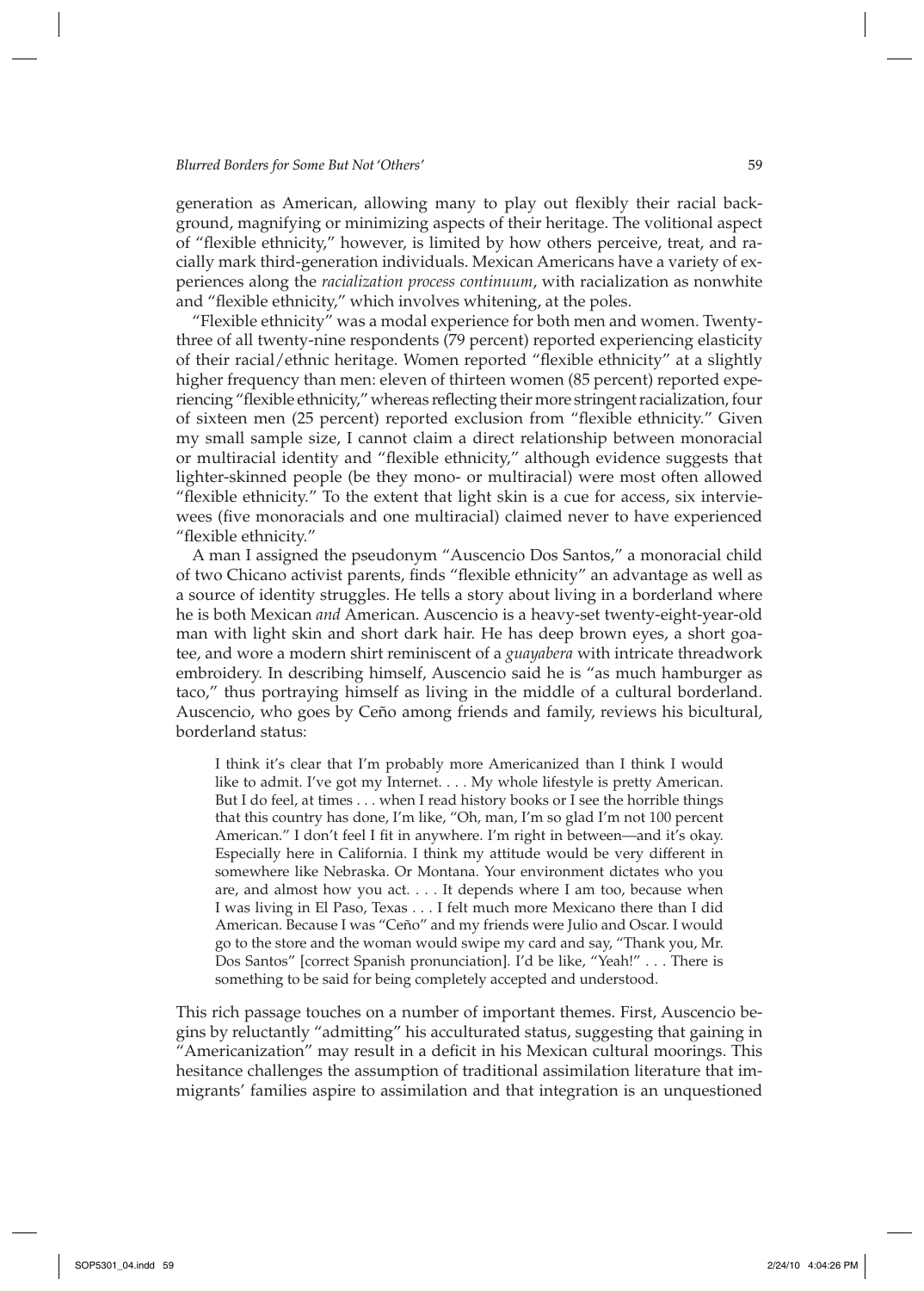desirable outcome. Second, Auscencio envisions his attachment to Mexico as a way to distance himself from the imperialist history of the United States. Third, he notes the importance of California as his social context where he is amongst many others who share his in-between status. Finally, he describes the "situational ethnicity" (Okamura 1981) he felt when residing in a border town in Texas with a large Mexican population where his Mexican identity was both endorsed and reinforced. Yet even while Auscencio has a "flexible ethnicity," as a monoracial man he encounters racializing limits. He feels connected *to Mexico* in Texas rather than a part of the social fabric of the United States. To use classic assimilation terms, Auscencio is "structurally assimilated" (education and occupation), "linguistically assimilated" (language), but not "identificationally assimilated" (identification) (Gordon 1964). In essence, Auscencio is "in" mainstream culture yet he is not "of" mainstream culture. Note that Auscencio distinguishes between being "an American" and being a "white American." Auscencio resists the "fusion of race and nationality" (Oboler 1997:32) that suggests that the American "imagined community" (Anderson 1991) exists exclusively of non-Hispanic white Americans.

Reflecting the process of "racialized assimilation" (Flores-Gonzalez 1999; Golash-Boza 2006; Golash-Boza and Darity 2008), monoracial men were more inclined than any other category to affiliate themselves with Mexico. "Flexible ethnicity" can be an uncomfortable social space. Dillon Castillo, a tall, slim, lanky monoracial seventeen-year-old with dark hair and light skin, wards off the discomfort of "flexible ethnicity" by making efforts to *racialize himself*: "I'm usually perceived white. So I hear all the jokes. That's not an advantage." As a coping mechanism, Dillon wears his heritage around him, displaying a Mexican *zarape* (blanket) on the seat of his low-rider car and *la Virgen de Guadalupe* (patron saint of Mexico) on his window. Here, attempts to racialize one's self are attempts to disarm racist comments that are regularly aired when individuals are assumed to be non-Mexican American.

Women did not explicitly mention attempting to racialize themselves. A common female response is expressed by monoracial Samantha Diaz, who exists in a liminal racial space, neither "Mexican Mexican" nor "American." Samantha has medium-brown skin and long, straight, black hair: "I see myself as Mexican, but a little more whitewashed. I'm part of the generation that is a little lost. Some people consider me not Mexican enough but I'm not American enough. So I'm really stuck in the middle." Samantha considers how she can morph into different social contexts because of her "flexible ethnicity" and her biculturalism: "When I'm around my Mexican friends, I'm Mexican. When I'm around people at work [Anglo dominant law office], I'm less Mexican. Honestly, I slip into it when it's convenient. When I have to fit whoever I am around my personality changes." Samantha is more outgoing among Mexican-origin peers and more restrained among non-Hispanic whites. While Samantha can call on her "plurality of selves" (Rodriguez 2000:xi–xii) to "fit" a number of different social situations, the voluntary nature of personality or cultural shifts should not be overstated because, depending on the situation, her flexibility can be limited by racialization. For example, one day when Samantha left her high school, she found a racist epithet spray-painted on her car because she was perceived as racially "other."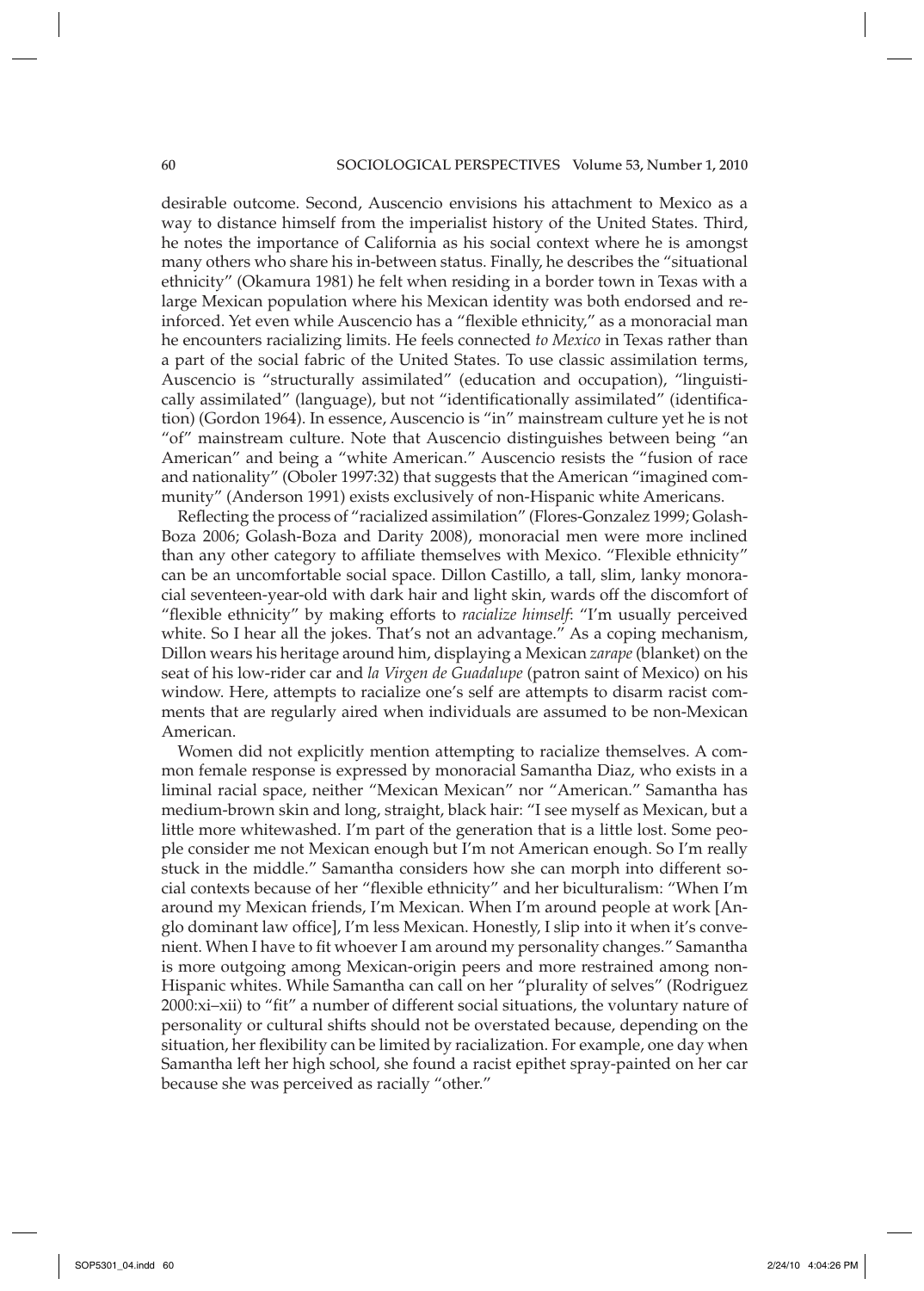Alternatively, demonstrating the significance of skin color and physical features, Carmina Dos Santos, who is monoracial with light hair, light skin, and green eyes, tells me about the privilege of "passing" for non-Hispanic white:

It's an advantage. I have the privilege of blend[ing] in. . . . I think there are certain privileges to looking not stereotypically Mexican. Things I take for granted like not being followed in a store, not being labeled as somebody who doesn't have money.... The other thing is that ... because I am so light I see things and I hear things that other people say just assuming that I'm on their side.

Carmina claims she does not experience public discrimination or the presumption that she is lower class because she does not look "stereotypically Mexican." She is accorded white privilege due to her pale features, yet this white "insider" status is a double-edged sword as it lets her in on conversations people have when they assume they are in all white company.

Multiracial men find "flexible ethnicity" to be both uncomfortable and advantageous. All multiracial men interviewed found they were "an insider to jokes about Mexicans," and they would confront the speaker if s/he "mattered" to him. Andrew Rosenberg noted that being both Mexican and Jewish in racially tracked high school classes was distinctly disturbing, asking rhetorically, "There was always a divide between the white kids and Mexicans—what was *I* supposed to do?" Feeling conflicted about his nebulous position in a racially stratified high school, he commented, "It's scary because you don't know where you fit in." Yet despite these emotional challenges, Andrew delights in belonging to two cultures: "It's kind of fun, though, because you get a little bit of both. So even though it's been hard it . . . it's cool." Being in "two worlds at the same time" allows for some benefits such as "helping him to understand other people."15 Andrew lives at the crossroads of borderland, American, and Mexican cultures—his flexibility providing insight into race relations by allowing him to "see two completely different cultures, but seeing them get along, at least in the context of his family."

Multiracial men were reflective about their experience of ethnic flexibility, but they did not express the same heightened self-consciousness about emphasizing or de-emphasizing their racial/ethnic identity as did the females. Multiracial women made calculated decisions about the identity they wished to project. Renata Contreras, easily perceived as non-Hispanic white because of her blonde hair and pale skin inherited from her Caucasian mother, makes thoughtful decisions about her racial claims depending on her social context:

If it's the Junior League or something like that I . . . probably would put white and ignore the Hispanic part. Because I just feel like the people there would judge me, "Oh, a Hispanic, how nice, what diversity" [sticky sweet and singsong voice]. In high school I played tennis a lot and we'd go to the tennis club in Montecito [high-class neighborhood], I wouldn't highlight the Mexican part. . . . I don't need that kind of judgment. In those situations, I'd probably just put white. Then white-slash-Mexican American probably for job applications or [if] I feel like people really would have an open mind or encourage diversity.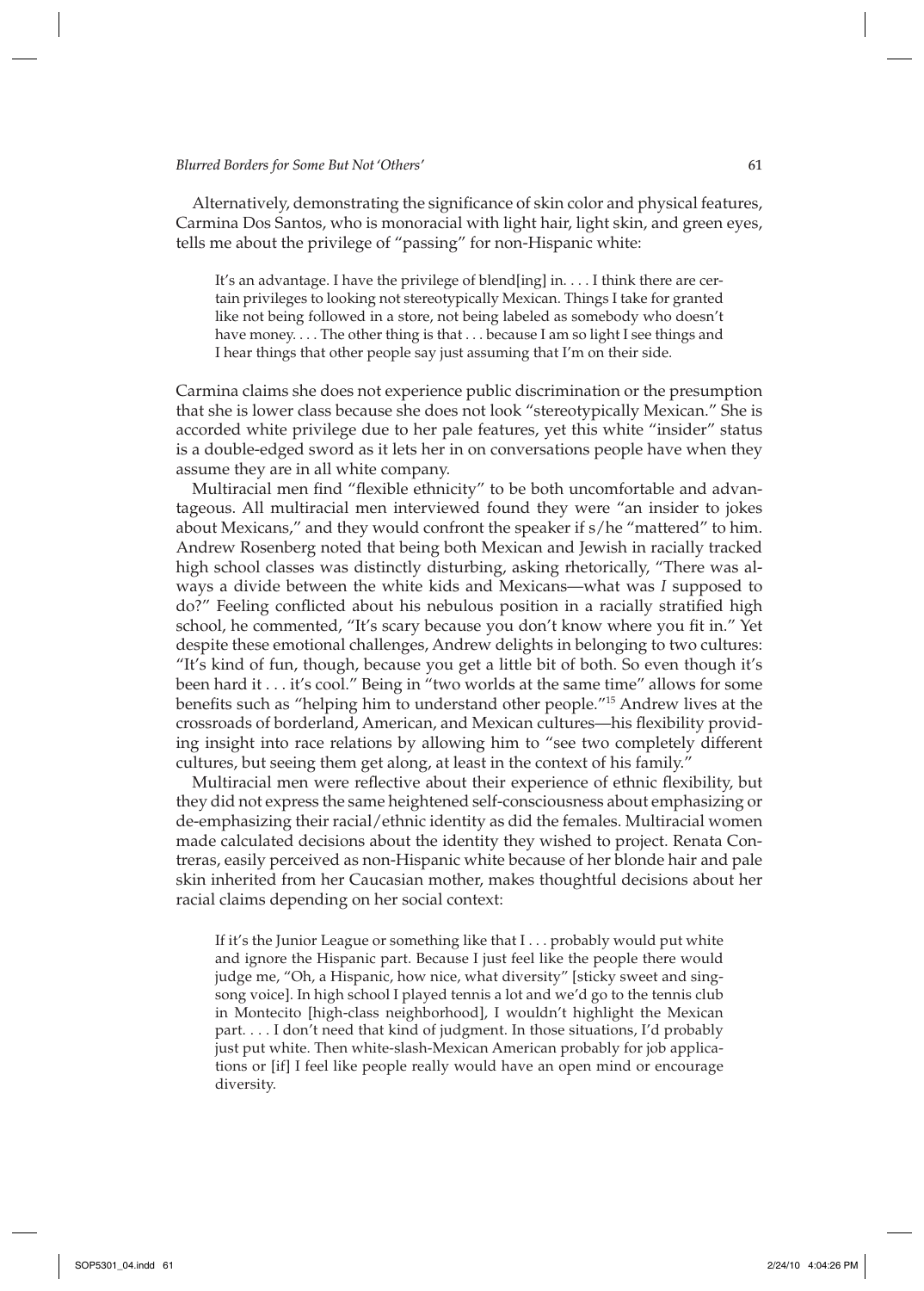Because of her light, European-looking physical characteristics, Renata reports "passing" as non-Hispanic white. Unlike monoracial Samantha Diaz discussed above, Renata did not report instances of racial discrimination because she possesses a skin color advantage which is apt to yield advantages (Espino and Franz 2002; Hunter 2002; Murguia and Telles 1996; Telles and Murguia 1988). Aware of her freedom, Renata weighs the positive and negative consequences of claiming one or both parts of her half white and half Mexican American background.

Most respondents who experienced "flexible ethnicity" were women and/ or multiracials (or light-skinned monoracials), though they too were subject to racialization. Recall that while "flexible ethnicity" was a common experience, two women and four men claimed not to experience the phenomenon. Mexican American women experienced more "flexible ethnicity" and less racialization than men. Mexican American women, viewed as "soft" (Carter 2007), desirable, docile, and sexual, are seen as less threatening, and therefore more acceptable than Mexican American men who are viewed as violent, aggressive, and threatening. While men attempted to racialize themselves and affiliate with Mexico, reflecting racialized assimilation, women did not vociferously claim connection to Mexico. This suggests a gender division regarding a feeling of comfort, inclusion, and acceptance in mainstream America. In answer to a question on respondents' relationship to what they consider "mainstream American society," all respondents except one man said they felt a part of mainstream culture. Exemplifying their racialized, borderland status, nine men and three women qualified this affirmation by asserting their bicultural status. Of those who asserted their bicultural status, ten were monoracial and two were multiracial Mexican Americans. Those who were granted flexibility circulated in the U.S. mainstream, suggesting that the dominant racial group is more tolerant of women than men and multiracials than monoracials.

### **CONCLUSION**

Since "each group speaks from its own standpoint and shares its own partial, situated knowledge" (Collins 1991:236), we learn about racialized and gendered borderlands by examining the narratives of third-generation Mexican Americans. This study on how third-generation Mexican Americans experience the *racialization process continuum* qualifies the large-scale applicability of "symbolic" or "optional" ethnicity, concepts developed to explain the experience of white ethnics (Gans 1979; Waters 1990). Using assimilation language, among middle-class thirdgeneration Mexican Americans, we observe structural and cultural assimilation without seeing evidence for "attitude receptional assimilation" and "behavior receptional assimilation" (absence of prejudice and discrimination, respectively) (Gordon 1964:71). Receptional barriers to integration suggest that those members of the third-generation who self-identify or are identified as Mexican American do not experience an "optional" or "symbolic" ethnicity (Gans 1979; Waters 1990) but instead are undergoing "racialized assimilation" (Flores-Gonzalez 1999; Golash-Boza 2006; Golash-Boza and Darity 2008).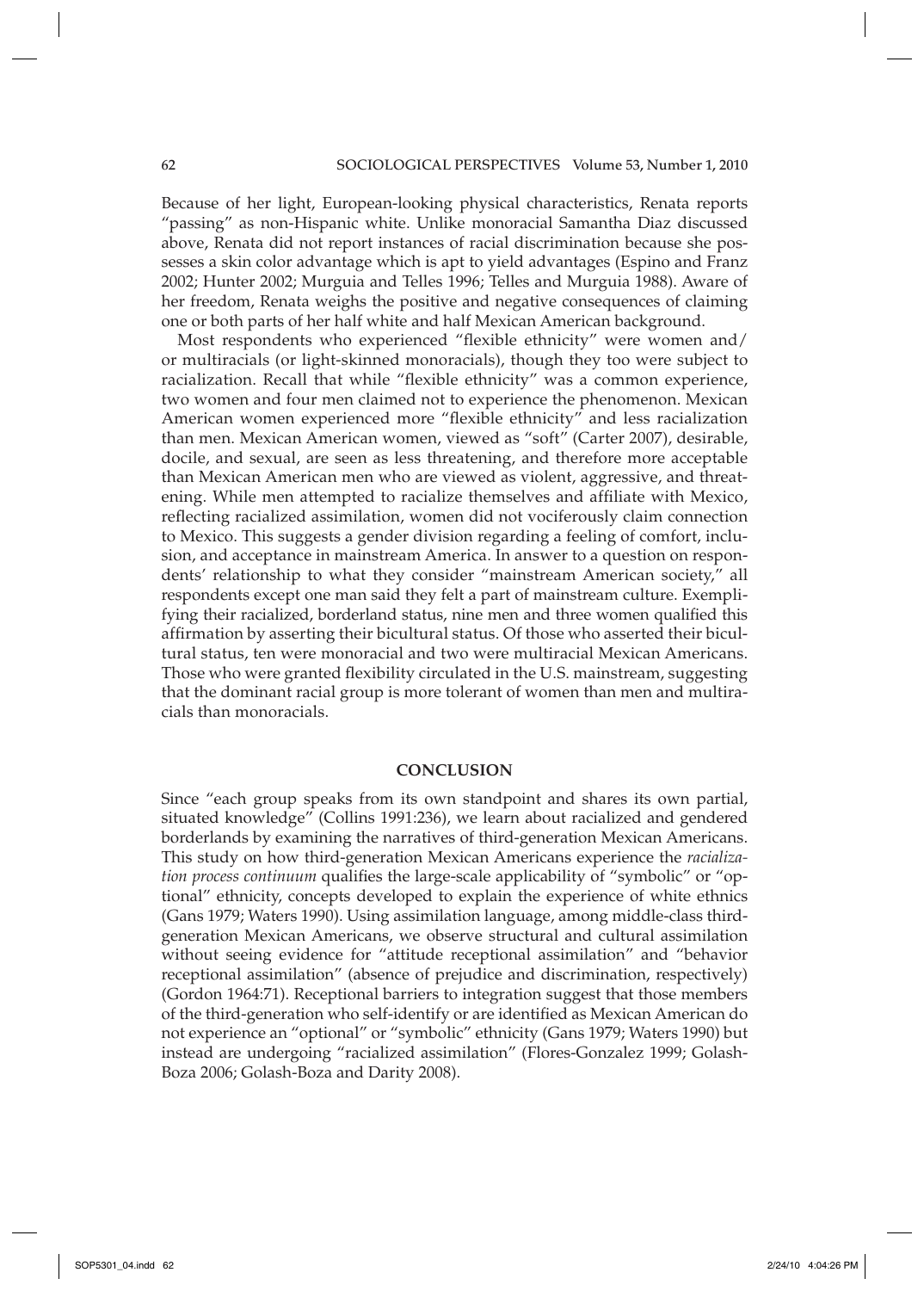These third-generation Mexican Americans who are middle-class and structurally integrated into U.S. occupations, institutions, and mainstream culture live at an identity and cultural "crossroads" (Anzaldúa 1987:195). Being both Mexican and American, yet not entirely either one, the image of a nimble and pluralistic "mestiza consciousness" (Anzaldúa 1987) holds true for some third-generation Mexican Americans. Respondents who are either part European-descent or have lighter skin and hair colors have "flexible ethnicity," traversing multiple racial terrains with dexterity. Some found this "two world" perspective to be an advantage of being bicultural, in part because their experiences of cultures meeting on equal ground in their homes and families facilitated an openness and comprehension of other cultures (Guevarra 2003:82). Others, however, were beset with identity crises or a "struggle of borders" (Anzaldúa 1987:100) that were neither positive nor voluntary. While "flexible ethnicity" affords individuals room to negotiate a variety of racial identities, this is not entirely an agent-centered process or state of being. "Flexible ethnicity" posits that a variety of ethnic scripts or presentations of self are available to actors, but that the array of options is constrained by racialization.

Limits to "flexible ethnicity," or racial liminality, include phenotype and surname that people interpret as signifiers of nonwhite or Latino status. Thus, racialization delimits and defines the racial/ethnic identity possibilities of later-generation Mexican Americans. As Telles and Ortiz (2008:234) found in their longitudinal study of Mexican Americans, "darker persons were less likely to identify as white, more likely to be perceived as Mexican, and more likely to experience stereotyping and discrimination." Personal identification choices can hit a wall of racialization; "Mexican ethnicity is in large part determined by things much greater than our personal volition" (Macias 2006:xiii).

I found no significant differences in Mexican Americans' experiences on the racialization process continuum between my Northern and Southern California field sites. Current literature informs us that residential assimilation among the Mexican-origin population is slowly occurring and that social distance from non-Hispanic whites decreases with generations-since-immigration (Telles and Ortiz 2008).16 In accordance with these survey findings, my respondents lived in middle-class, racially heterogeneous or white-dominant neighborhoods due to intergenerational spatial integration. The only notable variation between my Northern and Southern California field sites was the greater endorsement and use of the term "Chicano" in Southern California. This is due to more Chicano Movement activity in Southern California; a number of third-generation Mexican Americans born in Southern California reported a parent's involvement in or sympathy with the Chicano Movement's "pro-brown" ideology. This positive understanding of the term "Chicano" led more third-generation Mexican Americans in Southern California to adopt it as a self-referential label. Despite this distinction, men's and women's experiences with racialization and flexible ethnicity were comparable between the two field sites.

Gender is operative in the lives of third-generation Mexican Americans: it interconnects with race and produces racialized and gendered "controlling images" through which Mexican Americans are interpreted. Race and gender interact to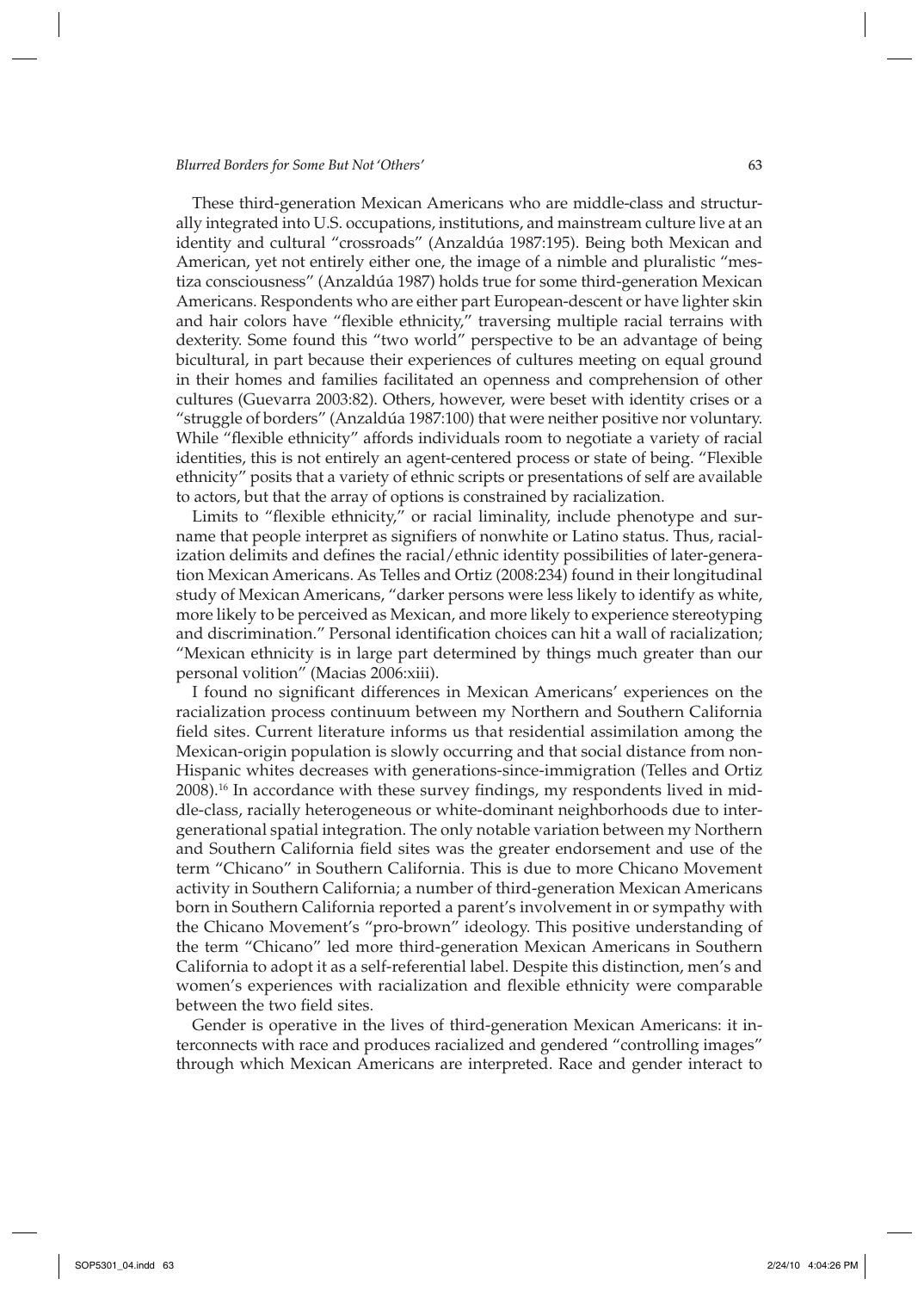permit easier entrance to the U.S. mainstream for Mexican American women than men, with structurally integrated third-generation Mexican American females outperforming their male counterparts in various realms (Waters and Eschbach 1995). Women are seen as more desirable to incorporate than their men counterparts. As Carter (2007:192) found, "soft/hard and feminine/masculine dichotomies continue to reproduce boundaries between [females] and [males]" that maintain different gendered outcomes. While both Mexican American men and women have experiences of racialization and "flexible ethnicity," women were more often able to effectively enact "flexible ethnicity" than men. The "controlling images" of Mexican American women ("spicy Latinas," exotic, promiscuous) are "softer" than the "harder," "controlling images" of Mexican American men (violent gangsters, villains). While both sets of racialized and gendered stereotypes are problematic, the "controlling images" for women are seen as less threatening to mainstream society, making women more "desirable" (double-entendre intended) to accept than men. In this way, we see women encountering less resistance to incorporation than men. The integration options for men are more strongly impeded due to the imposition of "hard" racialized and gendered stereotypes. "Hard" masculinity, as reproduced and enforced by male-oriented "controlling images," is antithetical to tenets of upward mobility (Carter 2007:191). Racialized and gendered stereotypes therefore create obstacles for Mexican American male acculturation and assimilation. While we see male resistance to these images, it is the persistence of "controlling images" and the public attention they receive that buttress this incorporation barrier.

I found that society racializes monoracial Mexican Americans more frequently and intensely than multiracial Mexican Americans. The social categories of race and gender intersect here, suggesting that multiracial women lie at the acceptable end of the "flexible ethnicity"-racialization spectrum and monoracial men lie at the marginalized and excluded end.<sup>17</sup> The racialization process continuum offers myriad possibilities for how people experience their racial/ethnic background in any given context. Multiracials are afforded "flexible ethnicity" more easily than monoracials for numerous reasons. The association between whiteness and respectability (Carter 2007:191) and the probability of multiracials being phenotypically ambiguous (DaCosta 2007:128) or bearing similarity to whites grant multiracials more lenience in how they are racially coded. Furthermore, in terms of structural integration, phenotype correlates with both income and educational levels (Murguia and Telles 1996; Telles and Murguia 1988). More readily permitted to escape racialization (though also subject to it), mainstream society is more willing to embrace light-skinned than dark-skinned Mexican Americans. This finding supports the conclusion that skin color is imperative to being deemed an "honorary white" (Bonilla-Silva 2004) within the Latino group, even among the middle-class. On the "hierarchy of relatedness," that is, a "continuum defined by poles of proximity and distance" that are "refined along multiple axes of differentiation" (DaCosta 2007:145), gender and race interact such that women and multiracial Mexican Americans are seen as relatively similar, and therefore less threatening, to mainstream society than men and monoracial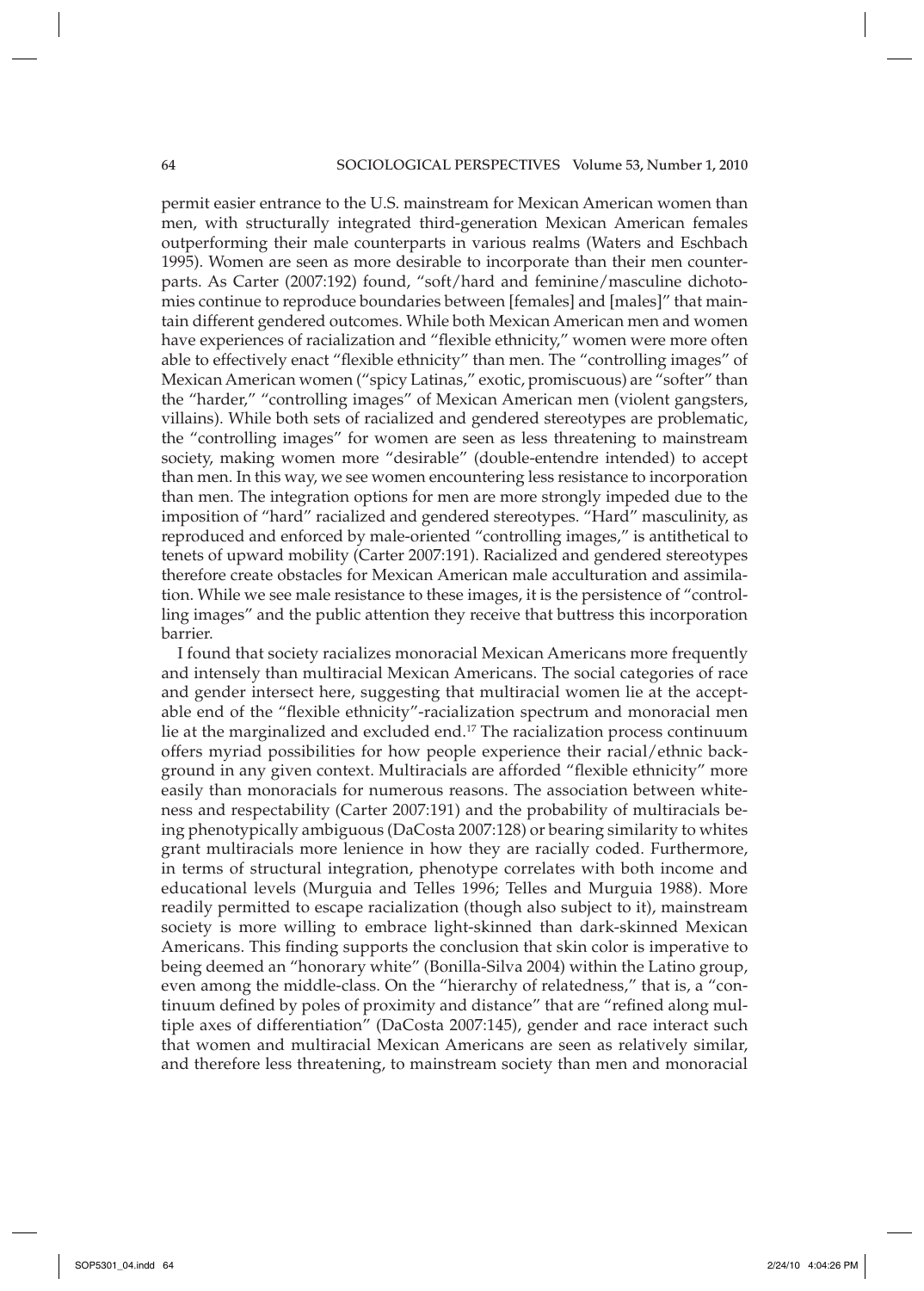Mexican Americans. Of course, there are many degrees between wholesale acceptance or exclusion and this is where most third-generation Mexican Americans found themselves.

This research shows that micro-level interpersonal interactions reveal larger institutional frameworks that structure the lives of third-generation Mexican Americans. The fact that my male and monoracial respondents were more racialized and not granted elasticity beyond their imposed racialized identity unmasks both gender and racial hierarchies operative in the United States. As Mexican Americans perceive and react to various racialized and gendered stereotypes that aim to cement low-status positions, these social interactions unveil contemporary discourses about race, gender, and inequality.

The findings presented here offer new opportunities for future research. The concept of "flexible ethnicity" can be further refined through comparative research studies that involve other racial/ethnic groups. The imposed limits of "flexible ethnicity" suggested here—skin color, phenotype, surname—can be further investigated. Given the small number of multiracials in my sample, a fruitful line of research would be to do a systematic comparison between multiracial and monoracial Latinos. Despite the small sample size, a strength of qualitative work is the ability to explore complexity and meaning, an approach ideally suited for investigating the multidimensionality of later-generation Mexican American ethnic identity. Researchers are welcome to build upon the findings presented here. For example, the novel concept of "complimentary othering" can be examined as to how it functions as an apparatus of gendered racism. Inquiries about the role socioeconomic status plays in the gendering and racializing process of Mexican Americans is another important avenue of research. My sample was middle-class; a natural extension of this work would be to conduct research on other class strata or conduct a study using a class comparison. Finally, since being recognized as an American "requires *desire* on the part of the individual/ group and *acceptance* on the part of the mainstream" (Oboler 1997:39, emphasis added), continuing scholarship that uses a generational analysis to investigate race and gender intersections will facilitate the assessment of both the *process* and *progress* of social change.

**Acknowledgments:** This project was supported through grants from the University of California at Berkeley, National Science Foundation, UC MEXUS, and the University of Kansas. I am deeply grateful to mentors and colleagues who were generous with their constructive feedback, including Michael Omi, Ann Swidler, Joane Nagel, Joey Sprague, Christopher Wetzel, Kelly Chong, Denise Segura, Patricia Zavella, Bob Antonio, and Lynn Davidman. Thanks also go to the anonymous reviewers at *Sociological Perspectives* for their close reading of the article and helpful comments.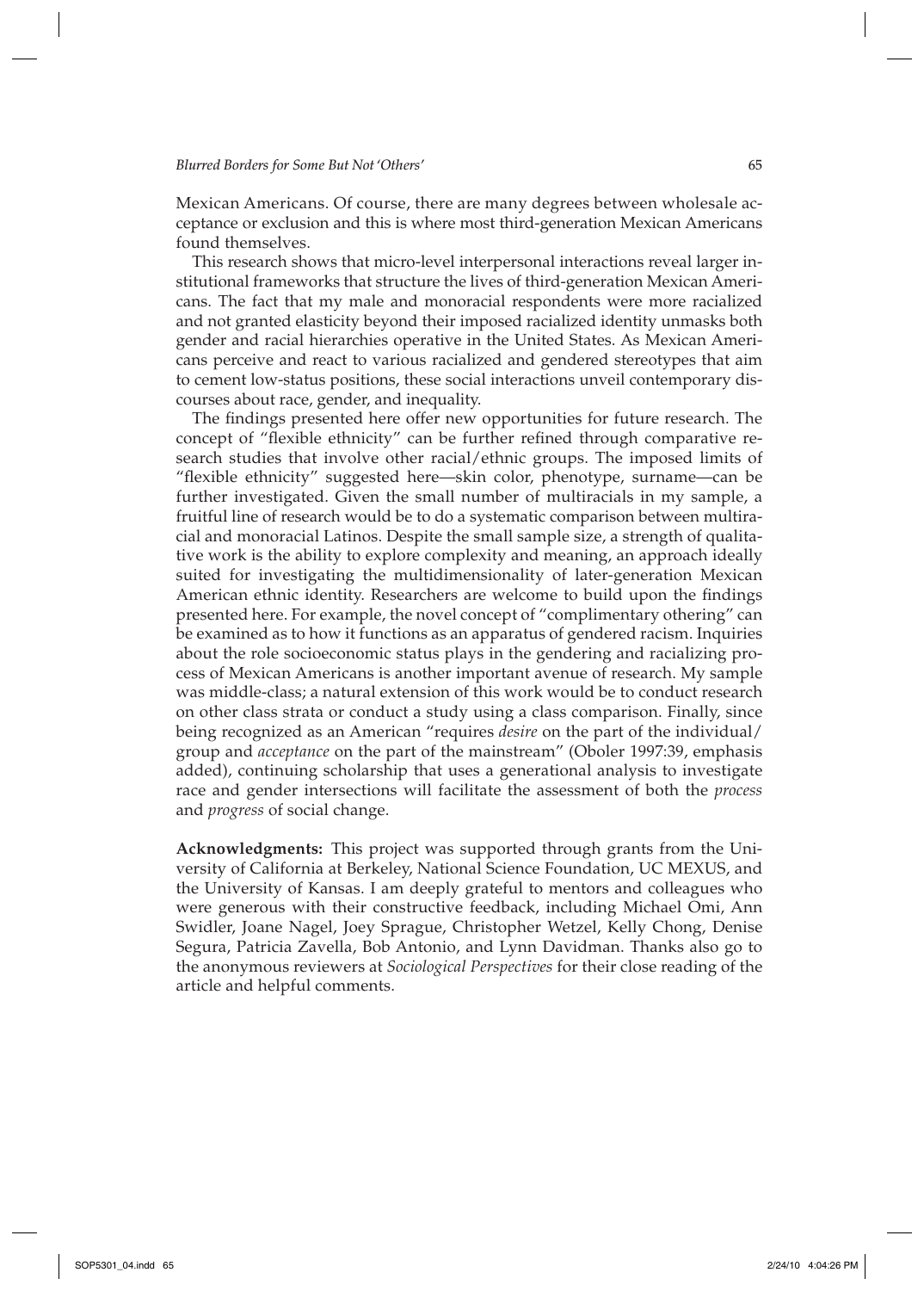|                        | Multi- or                |     |                           |              |                     |
|------------------------|--------------------------|-----|---------------------------|--------------|---------------------|
| Name                   | Mono-Racial <sup>a</sup> | Age | Sex                       | Education    | Household Income    |
| Tom Acevedo            | Monoracial               | 17  | M                         | High school  | \$120,000-\$150,000 |
| Hector Avila           | Monoracial               | 23  | M                         | Some college | \$90,000-\$120,000  |
| Caitlyn Benavidas      | Monoracial               | 24  | F                         | College      | \$90,000-\$120,000  |
| Dillon Castillo        | Monoracial               | 17  | $\mathbf M$               | High school  | \$150,000-\$200,000 |
|                        | (Nicaraguan and          |     |                           |              |                     |
|                        | Puerto Rican)            |     |                           |              |                     |
| Renata Contreras       | Multiracial              | 25  | F                         | College      | Not reported        |
|                        | (Caucasian)              |     |                           |              |                     |
| Samantha Diaz          | Monoracial               | 25  | F                         | College      | \$90,000-\$120,000  |
| Auscencio              | Monoracial               | 28  | М                         | College      | Under \$25,000/     |
| Dos Santos             |                          |     |                           |              | student             |
| Carmina                | Monoracial               | 30  | F                         | Master's     | \$45,000-\$60,000   |
| Dos Santos             |                          |     |                           |              |                     |
| <b>Marisol Fuentes</b> | Monoracial               | 21  | F                         | Some college | Not reported        |
| Veronica Guzman        | Monoracial               | 19  | F                         | High school  | \$45,000-\$65,000   |
| Michael Jimenez        | Monoracial               | 38  | M                         | College      | \$120,000-\$150,000 |
| Antonio Lopez          | Monoracial               | 35  | М                         | <b>GED</b>   | Not reported        |
| Reyna Madrigal         | Monoracial               | 35  | $\boldsymbol{\mathrm{F}}$ | College      | \$65,000-\$90,000   |
| Manny Medina           | Monoracial               | 17  | М                         | High school  | \$65,000-\$90,000   |
| <b>Tyler Mendoza</b>   | Monoracial               | 41  | M                         | Master's     | Not reported        |
| Lance Morelos          | Monoracial               | 45  | M                         | College      | \$90,000-\$120,000  |
| <b>Gabriel Ponce</b>   | Multiracial (Italian)    | 36  | M                         | College      | \$120,000-\$150,000 |
| Pierre-Mecatl          | Multiracial (French)     | 29  | M                         | Master's     | \$90,000–\$120,000  |
| Ramirez                |                          |     |                           |              |                     |
| Moises Ramos           | Monoracial               | 28  | М                         | Master's     | \$45,000-\$65,000   |
| Jillian                | Multiracial              | 20  | $\rm F$                   | Some college | \$120,000-\$150,000 |
| Rosenberg              | (Caucasian; Jewish)      |     |                           |              |                     |
| Andrew                 | Multiracial              | 17  | М                         | Jr. high or  | \$120,000-\$150,000 |
| Rosenberg              | (Caucasian; Jewish)      |     |                           | less         |                     |
| Amalia Ruiz            | Multiracial (Italian)    | 34  | F                         | College      | \$400,000 or above  |
| Rex Schultz            | Multiracial (Italian)    | 32  | M                         | College      | Not reported        |
| Davina Segura          | Monoracial               | 22  | F                         | College      | \$400,000 or above  |
|                        | (Puerto Rican)           |     |                           |              |                     |
| Cristina Talavera      | Monoracial               | 30  | F                         | College      | \$45,000-\$65,000   |
| Ricardo Torres         | Monoracial               | 21  | М                         | Some college | Under \$25,000/     |
|                        |                          |     |                           |              | student             |
| Araceli Treviño        | Monoracial               | 28  | $\boldsymbol{F}$          | Some college | \$45,000-\$65,000   |
| Erica Vargas           | Monoracial               | 31  | $\mathbf F$               | Some college | \$45,000-\$65,000   |
| Daniel Zagada          | Monoracial               | 28  | M                         | Doctoral     | Under \$25,000/     |
|                        |                          |     |                           | degree       | student             |

## **APPENDIX**

Respondent Demographic Information (Pseudonyms)

a All interviewees have at least one second-generation Mexican American parent. This column notes whether an individual has one or two Mexican-origin parents. I record the race/ethnicity of the non-Mexican-origin parent in parentheses.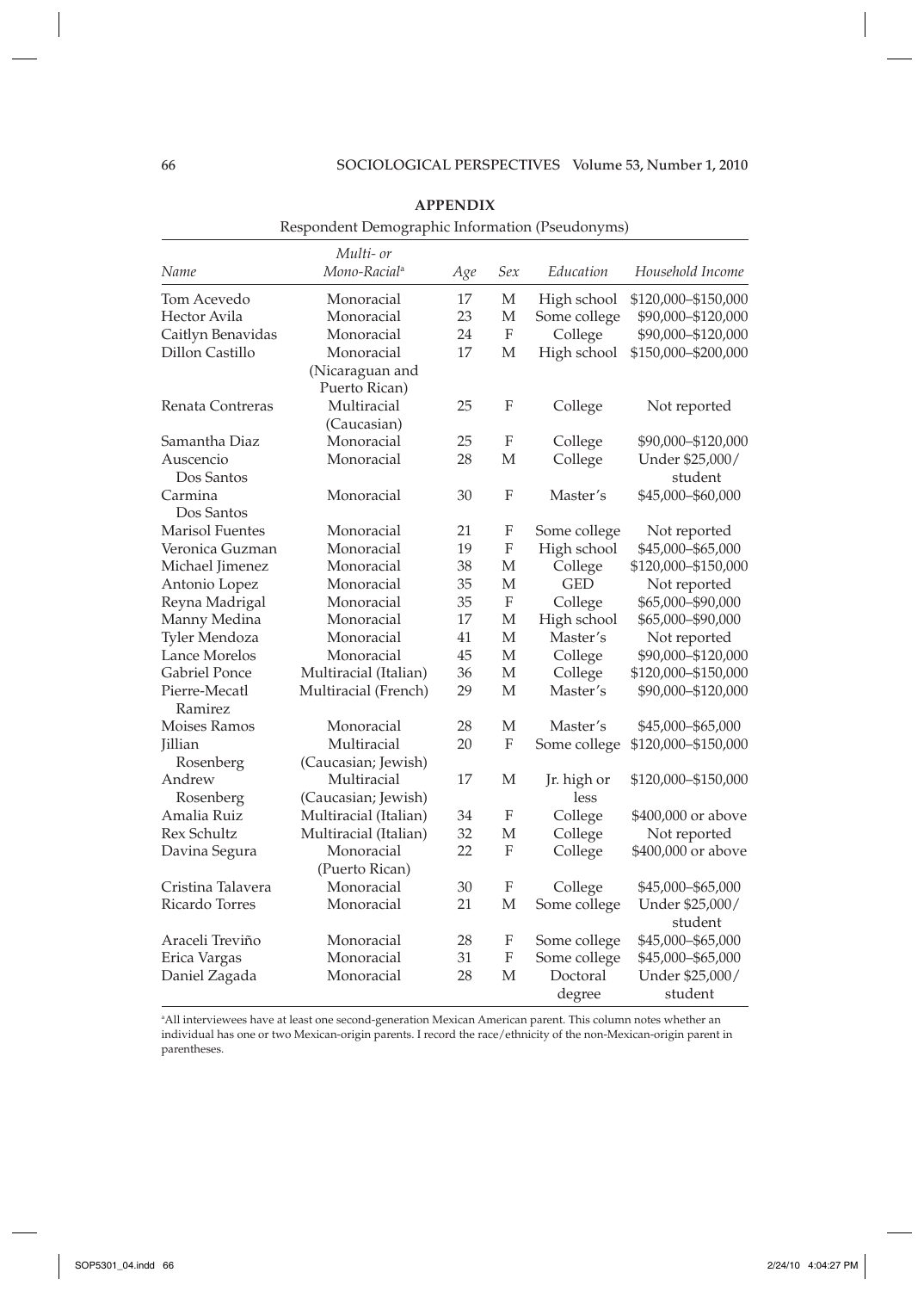### **NOTES**

- 1. Anzaldúa (1987:3) describes U.S.-Mexican border as "*una herida abierta* [an open wound] where the Third World grates against the first and bleeds. . . . [T]he lifeblood of two worlds merging to form a third country—a border culture."
- 2. The Treaty of Guadalupe Hidalgo signed in 1848 signaled the end the U.S.-Mexican War. The United States annexed one-third of the territory of Mexico (all or part of present-day California, Arizona, Nevada, Utah, Wyoming, Colorado, Kansas, Oklahoma, and New Mexico) and Mexican citizens.
- 3. I consider Latinos to be a racial/ethnic category that includes the Mexican-origin ethnic group.
- 4. According to this definition, all Mexican-descent people qualify as being "mixed race," regardless of whether one or both parents are Mexican.
- 5. Filipino Americans have also been found to feel like "foreigners within" and equate "American" with "white" (Espiritu 2003:159).
- 6. In defining "whiteness," I defer to legal scholar Cheryl Harris (1993), who argues that whiteness is a type of "status property." Whiteness has been a form of property protected under American law and is used in systems of domination (see also Haney-López 1996). In short, whiteness is the basis of racialized privilege that carries public and private societal benefits (Harris 1993).
- 7. California, where this study was conducted, is the state with the highest levels of multiracial reporting and the only state with a multiracial population exceeding 1 million (4.7 percent of the population; 1 in every 21 California residents) (Lee and Bean 2004:236)
- 8. See Appendix for a list of respondents (using pseudonyms) and demographic characteristics. This respondent pool is from a larger qualitative project examining the experiences of Mexican American families in California across three generations (Mexican immigrants and the following two U.S.-born generations).
- 9. I use the term *racial* in reference to Latinos tentatively because the literature is divided as to whether Latinos should be considered a race or an ethnic group.
- 10. Latinos are historically a mixed-origin group, but for the purposes of this article, I classify the offspring of two Latino parents as monoracial.
- 11. While the age ranges are wide, this is not a significant limitation since my project focuses on generation in the United States rather than age or birth cohort. It is inescapable that demographic issues such as age, period, and cohort all intersect in generations. I do not intend to conflate these terms. Given that I am specifically concerned with generation-since-immigration, I restrict my argument to this dimension. For literature on identity development through the life course, see Phinney (2008).
- 12. I defined middle-class through a number of different factors, including (1) if household income met or exceeded \$57,000. (This is the average of all median household incomes for all eleven counties of California in which interviews were conducted. These data come from the 2004 American Community Survey [U.S. Census Bureau 2004].) My household income question was fixed-choice, one option of which was \$45,000–\$60,000. I included the respondents who selected this option in the middle-class category. (2) If respondent possessed a college degree or above or (3) if respondent held a managerial or professional occupation. If an individual possessed any of these qualities, I considered him/her middle-class. While there are few dependent teenagers in my sample, they were all college-bound high school students or college students. While these youth did not yet hold middle-class occupations, they had family financial resources at their disposal. As Feagin and Sikes (1994) note, middle-class blacks can wield their financial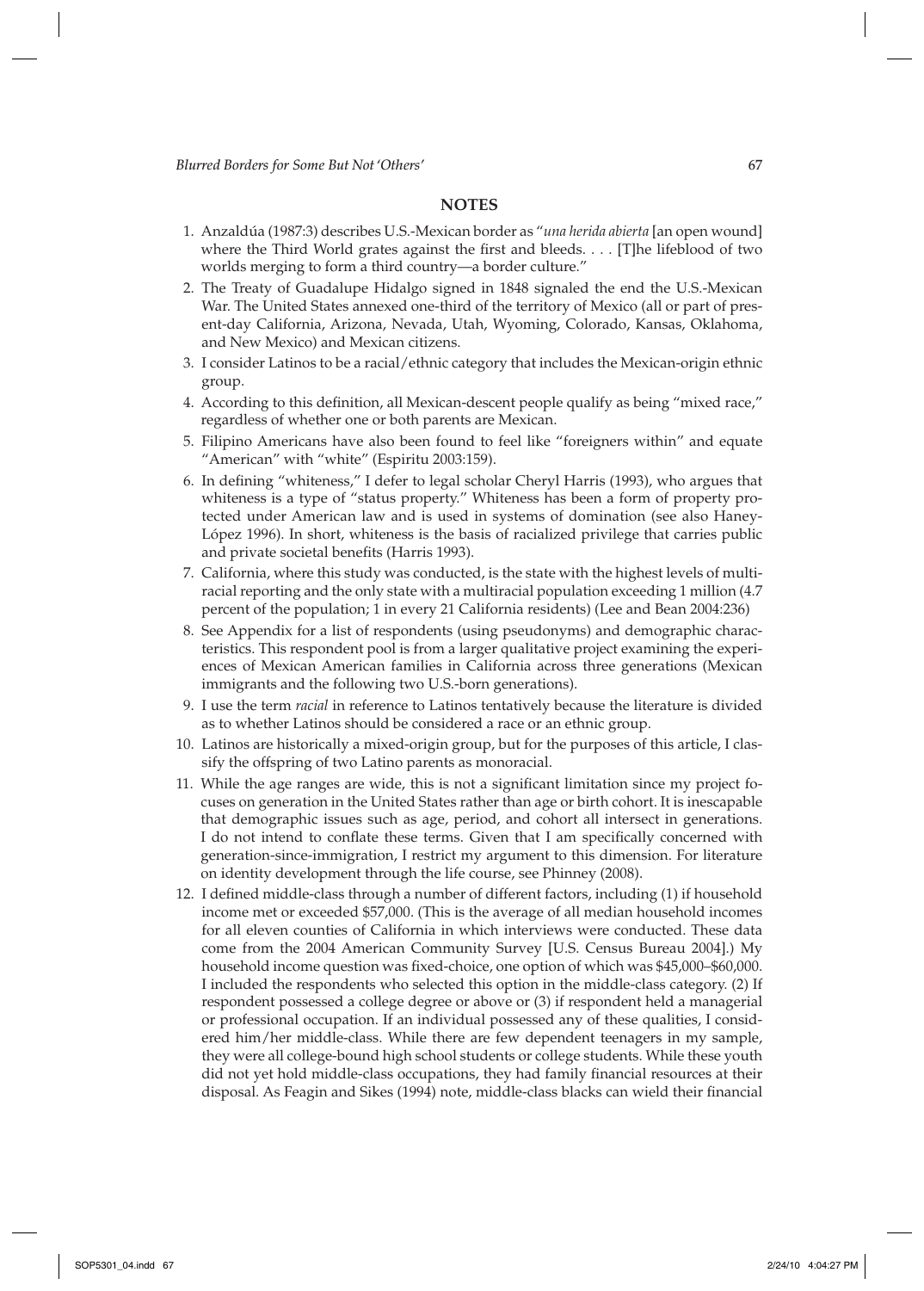resources to combat discrimination, such as by taking legal action. Middle-class parents can harness their financial resources in defense of themselves and their children.

- 13. To aid future replications of this study, the interview schedule is available upon request.
- 14. Assuming Mexican Americans universally possess a particular cultural toolkit is problematic in that it perpetuates a static notion of race and culture (Barrera 1991).
- 15. Being a minority within Anglo-dominant institutions allows for an incisive vision into systems of power (Collins 1986).
- 16. There is regional variation to this finding: in Los Angeles, California, residential segregation remains unchanged (or worsened) between 1965 and 2000, the reason being continuous Latino immigration (Telles and Ortiz 2008).
- 17. While there is slippage in these crude categories, monoracial women and multiracial men typically were in between the two poles of the spectrum.

### **REFERENCES**

- Alba, Richard D. and Victor Nee. 2003. *Remaking the American Mainstream: Assimilation and Contemporary Immigration*. Cambridge, MA: Harvard University Press.
- Anderson, Benedict R. 1991. *Imagined Communities: Reflections on the Origin and Spread of Nationalism*, rev. and extended, 2nd edition. London; New York: Verso.
- Anderson, Margaret L. and Patricia Hill Collins. 2007. "Why Race, Class, and Gender Still Matter." Pp. 1–16 in *Race, Class, & Gender*, edited by M. L. Anderson and P. H. Collins. Belmont, CA: Wadsworth.
- Anzaldúa, Gloria. 1987. *Borderlands/La Frontera: The New Mestiza*, 1st edition. San Francisco: Spinsters/Aunt Lute.
- Barrera, Martha. 1991. "Cafe con Leche." Pp. 80–83 in *Chicana Lesbians: The Girls Our Mothers Warned Us About*, edited by C. Trujillo. Berkeley, CA: Third Woman Press.
- Bettie, Julie. 2003. *Women without Class: Girls, Race, and Identity*. Berkeley: University of California Press.
- Bonilla-Silva, Eduardo. 2004. "From Bi-racial to Tri-racial: Towards a New System of Racial Stratification in the USA." *Ethnic and Racial Studies* 27(6):931–50.
- Brown, J. Scott, Steven Hitlin, and Glen H. Elder, Jr. 2006. "The Greater Complexity of Lived Race: An Extension of Harris and Sim." *Social Science Quarterly* 87:411–31.
- Buriel, Raymond. 1987. "Ethnic Labeling and Identity among Mexican Americans." Pp. 134–52 in *Children's Ethnic Socialization: Pluralism and Development*, edited by J. S. Phinney and M. J. Rotheram. Beverly Hills, CA: Sage Publications.
- Carter, Prudence L. 2007. Between a "Soft" and a "Hard" Place. Pp. 189–200 in *The Kaleidoscope of Gender: Prisms, Patterns, and Possibilities*, edited by J. Spade and C. Valentine. Thousand Oaks, CA: Sage Publications.
- Chodorow, Nancy J. 1999. *The Power of Feelings*. New Haven, CT: Yale University Press.
- Collins, Patricia Hill. 1986. "Learning from the Outsider Within." *Social Problems* 33(6): 14–32.
	- ———. 1991. *Black Feminist Thought*, Vol. 2. New York: Routledge.
- DaCosta, Kimberly. 2007. *Making Multiracials: State, Family, and Market in the Redrawing of the Color Line*. Stanford, CA: Stanford University Press.
- Davila, Arlene. 2008. *Latino Spin: Public Image and the Whitewashing of Race*. New York: New York University Press.
- Espino, Rodolfo and Michael Franz. 2002. "Latino Phenotypic Discrimination Revisited: The Impact of Skin Color on Occupational Status." *Social Science Quarterly* 83(2):612–23.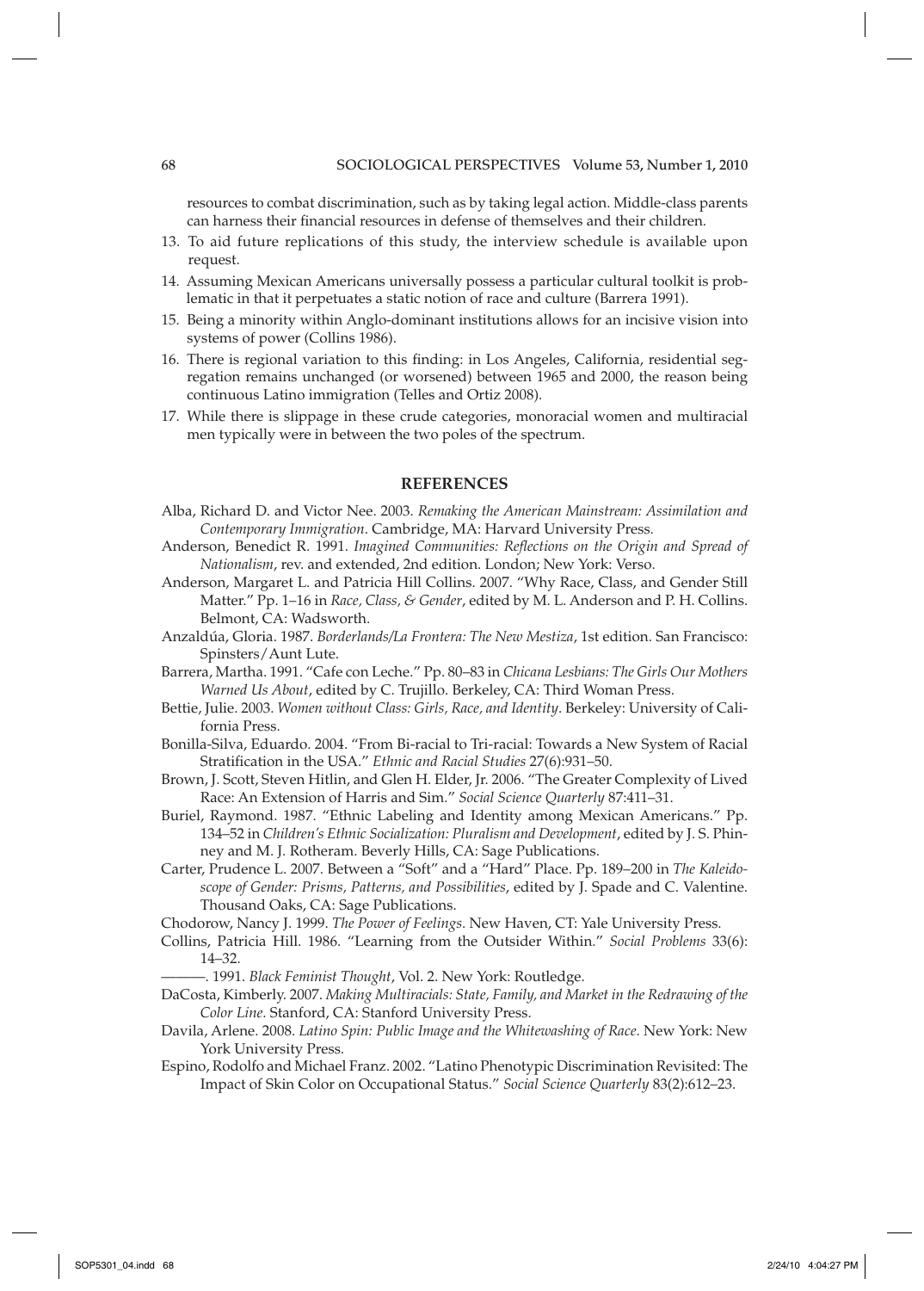- Espiritu, Yen Le. 2003. *Home Bound: Filipino American Lives across Cultures, Communities, and Countries*. Berkeley: University of California Press.
- Feagin, Joe R. 1991. "The Continuing Significance of Race: AntiBlack Discrimination in Public Places." *American Sociological Review*:101–116.
	- ——— and Melvin P. Sikes. 1994. *Living with Racism: The Black Middle-Class Experience*. Boston: Beacon Press.
- Ferguson, Ann Arnett. 2000. *Bad Boys: Public Schools in the Making of Black Masculinity*. Ann Arbor: University of Michigan Press.
- Flores-Gonzalez, Nilda. 1999. "The Racialization of Latinos: The Meaning of Latino Identity for the Second Generation." *Latino Studies Journal* 103:3–31.
- Gans, Herbert J. 1979. "Symbolic Ethnicity: The Future of Ethnic Groups in America." *Ethnic and Racial Studies* 2(2):1–20.
	- -. 1996. "Symbolic Ethnicity: The Future of Ethnic Groups and Cultures in America." Pp. 424–59 in *Theories of Ethnicity: A Classical Reader*, edited by W. Sollors. New York: New York University Press.
- Glaser, Barney G. and Anselm L. Strauss. 1967. *The Discovery of Grounded Theory: Strategies for Qualitative Research*. Hawthorne, NY: Aldine de Gruyter.
- Goffman, Erving. 1973. *The Presentation of Self in Everyday Life*. Woodstock, NY: Overlook Press.
- Golash-Boza, Tanya. 2006. "Dropping the Hyphen? Becoming Latino(a)-American through Racialized Assimilation." *Social Forces* 85(1):27–56.
	- and William Darity Jr. 2008. "Latino Racial Choices: The Effects of Skin Colour and Discrimination on Latinos' and Latinas' Racial Self-Identifications." *Ethnic and Racial Studies* 31(5):899–934.
- Gómez, Laura E. 2007. *Manifest Destinies: The Making of the Mexican American Race*. New York: New York University Press.
- Gordon, Milton Myron. 1964. *Assimilation in American life: The Role of Race, Religion, and National Origins*. New York: Oxford University Press.
- Guevarra, Rudy P., Jr. 2003. "Burritos and Bagoong: Mexipinos and Multiethnic Identity in San Diego, California." Pp. 73–96 in *Crossing Lines: Race and Mixed Race across the Geohistorical Divide*, edited by M. Coronado, J. Rudy, P. Guevarra, J. Moniz, and L. F. Szanto. Santa Barbara, CA: Multiethnic Student Outreach.
- Gutiérrez, David. 1995. *Walls and Mirrors: Mexican Americans, Mexican Immigrants, and the Politics of Ethnicity*. Berkeley: University of California Press.
- Haney-López, Ian. 1996. *White by Law: The Legal Construction of Race*, *Critical America*. New York: New York University Press.
- Harris, Cheryl I. 1993. "Whiteness as Property." *Harvard Law Review* 106(8):1707–91.
- Harris, David R. and Jeremiah Joseph Sim. 2002. "Who Is Multiracial? Assessing the Complexity of Lived Race." *American Sociological Review* 67:614–27.
- hooks, bell. 1992. *Black Looks: Race and Representation*. Boston: South End Press.
- Hunter, Margaret. 2002. "'If You're Light You're Alright': Light Skin Color as Social Capital for Women of Color." *Gender & Society* 16(2):175–93.
- Jiménez, Tomás R. 2004. "Negotiating Ethnic Boundaries." *Ethnicities* 4(1):75–97.
	- ———. 2008. "Mexican-Immigrant Replenishment and the Continuing Significance of Ethnicity and Race." *American Journal of Sociology* 113(6):1527–67.
- ———. 2010. *Replenished Ethnicity: Mexican Americans, Immigration, and Identity*. Berkeley: University of California Press.
- Keefe, Susan E. and Amado M. Padilla. 1987. *Chicano Ethnicity*. Albuquerque: University of New Mexico Press.
- King, Deborah. 1988. "Multiple Jeopardy, Multiple Consciousness." *Signs: Journal of Women in Culture and Society* 14:42–72.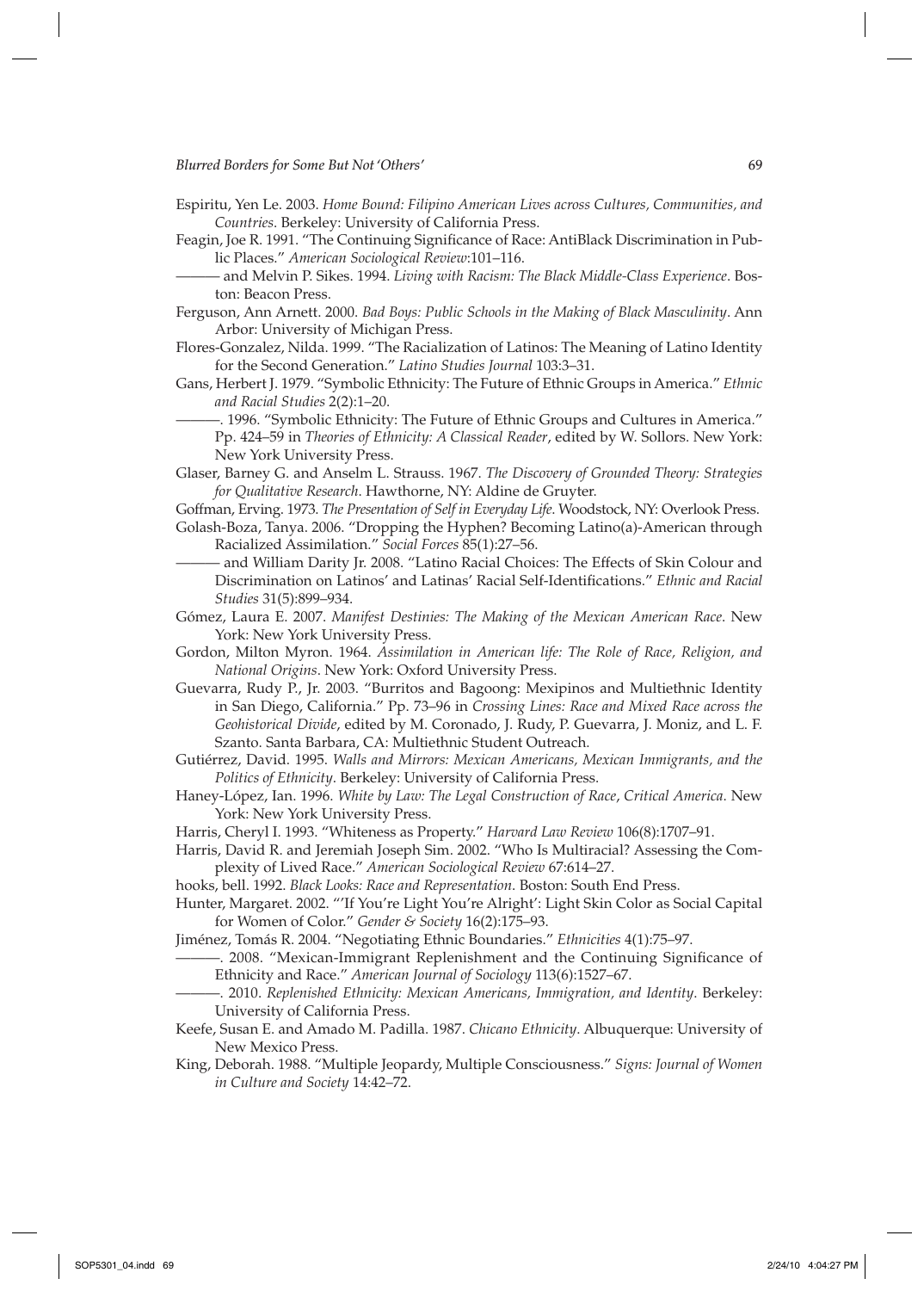- Lee, Jennifer and Frank D. Bean. 2004. "America's Changing Color Lines: Immigration, Race/Ethnicity, and Multiracial Identification." *Annual Review of Sociology* 30:221–42.
- Lieberson, Stanley. 1980. *A Piece of the Pie: Blacks and White Immigrants Since 1880*. Berkeley: University of California Press.
- Lofland, John and Lyn Lofland. 1995. *Analyzing Social Settings: A Guide to Qualitative Observation and Analysis*, 3rd edition. Belmont, CA: Wadsworth.
- Macias, Thomas. 2006. *Mestizo in America: Generations of Mexican Ethnicity in the Suburban Southwest*. Tucson: University of Arizona Press.
- Massey, Douglas S., Jorge Durand, and Nolan J. Malone. 2002. *Beyond Smoke and Mirrors: Mexican Immigration in an Era of Free Trade*. New York: Russell Sage Foundation.
- Murguia, Edward and Edward Telles. 1996. "Phenotype and Schooling among Mexican Americans." *Sociology of Education* 69(October):276–89.
- Nagel, Joane. 1994. "Constructing Ethnicity: Creating and Recreating Ethnic Identity and Culture." *Social Problems* 41:152–76.
- ———. 2003. *Race, Ethnicity, and Sexuality: Intimate Intersections, Forbidden Frontiers*. New York: Oxford University Press.
- Oboler, Suzanne. 1995. *Ethnic Labels, Latino Lives: Identity and the Politics of (Re)presentation in the United States*. Minneapolis: University of Minnesota Press.
- ———. 1997. "'So Far From God, So Close to the United States': The Roots of Hispanic Homogenization." Pp. 31–54 in *Challenging Fronteras: Structuring Latina and Latino Lives in the U.S.*, edited by M. Romero, V. Ortiz, and P. Hondagneu-Sotelo. New York: Routledge.
- Ochoa, Gilda. 2004. *Becoming Neighbors in a Mexican American Community: Power, Conflict and Solidarity*. Austin: University of Texas Press.
- Okamura, Jonathan Y. 1981. "Situational Ethnicity." *Ethnic and Racial Studies* 4(October): 452–65.
- Omi, Michael and Howard Winant. 1994. *Racial Formation in the United States: From the 1960s to the 1990s*, 2nd edition. New York: Routledge.
- Phinney, Jean S. 2008. "Bridging Identities and Disciplines: Advances and Challenges in Understanding Multiple Identities." *New Directions for Child and Adolescent Development* 120(Summer):97–109.
- Portes, Alejandro and Rubén G. Rumbaut. 2001. *Legacies: The Story of the Immigrant Second Generation*. Berkeley: University of California Press.
- Rivadeneyra, Rocio. 2006. "Do You See What I See?: Latino Adolescents' Perceptions of the Images on Television." *Journal of Adolescent Research* 21(4):393–414.
- Rodriguez, Clara E. 2000. *Changing Race: Latinos, the Census, and the History of Ethnicity in the United States*, *Critical America*. New York: New York University Press.
- Root, Maria P. P. 1996. "The Multiracial Experience: Racial Borders as a Significant Frontier in Race Relations." Pp. xiii–xxviii in *The Multiracial Experience: Racial Borders as the New Frontier*, edited by M. P. P. Root. Thousand Oaks, CA: Sage Publications.
- Rumbaut, Rubén G. and Alejandro Portes. 2001. *Ethnicities: Children of Immigrants in America*. Berkeley: University of California Press.
- Saldívar-Hull, Sonia. 2000. *Feminism on the Border: Chicana Gender Politics and Literature*. Berkeley: University of California Press.
- Smith, James P. 2003. "Assimilation across the Latino Generations." *American Economic Review* 93(2):315–19.
- ———. 2006. "Immigrants and the Labor Market." *Journal of Labor Economics* 24(2):203–33.
- Stanczak, Gregory. 2006. "Strategic Ethnicity: The Construction of Multiracial/Multiethnic Religious Community." *Ethnic and Racial Studies* 29(5):856–81.
- Strauss, Anselm L. 1987. *Qualitative Analysis for Social Scientists*. Cambridge, UK: Cambridge University Press.